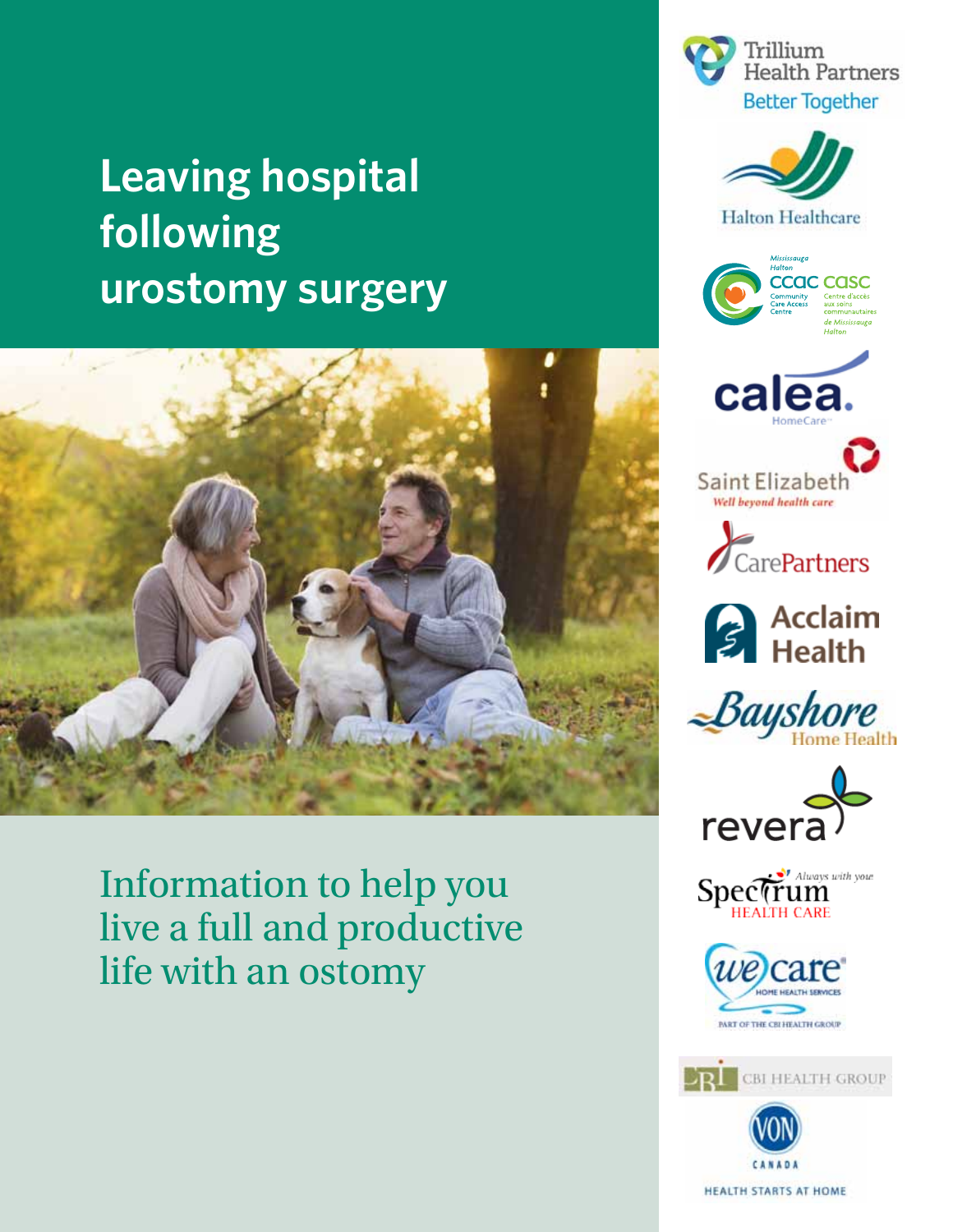# Table of contents

## **Living with your urostomy** 3

#### **Taking care of your urostomy**

| Skin care and cleaning your stoma       |   |
|-----------------------------------------|---|
| Removing hair from around your stoma    | 4 |
| Skin irritation and sensitivities       | 4 |
| Preventing infection and avoiding leaks | 5 |
| Treatment for a urinary infection       | 5 |

#### **Step- by-step: Changing your pouch**

| One-piece pouching system  | 6  |
|----------------------------|----|
| Two-piece pouching system  | 9  |
| Disposing of used supplies | 12 |

#### **Living with your ostomy**

| Personal hygiene:              |    |
|--------------------------------|----|
| Bathing or having a shower     | 13 |
| Other water activities         | 13 |
| Returning to work or school    | 13 |
| Clothing                       | 14 |
| Nutrition and diet             | 14 |
| Managing odor                  | 14 |
| Travel                         | 14 |
| Sexual activities and intimacy | 15 |
| Managing stress                | 16 |

#### **Help at home and in your community**

| Who to call for help                                |    |
|-----------------------------------------------------|----|
| Making a follow-up appointment<br>with your surgeon | 19 |
| Purchasing ostomy supplies                          | 19 |
| Financial assistance and resources                  | 19 |
| Community supports and information                  |    |

### **Resource lists and contacts**

| Ostomy supply manufactures         | 20 <sup>-</sup> |
|------------------------------------|-----------------|
| Local suppliers                    | 20              |
| Ostomy clothing and accessories    | 21              |
| Financial assistance and resources | 21              |
| Community support groups           | フフ              |
|                                    |                 |

## **Glossary** 23

**Notes** 24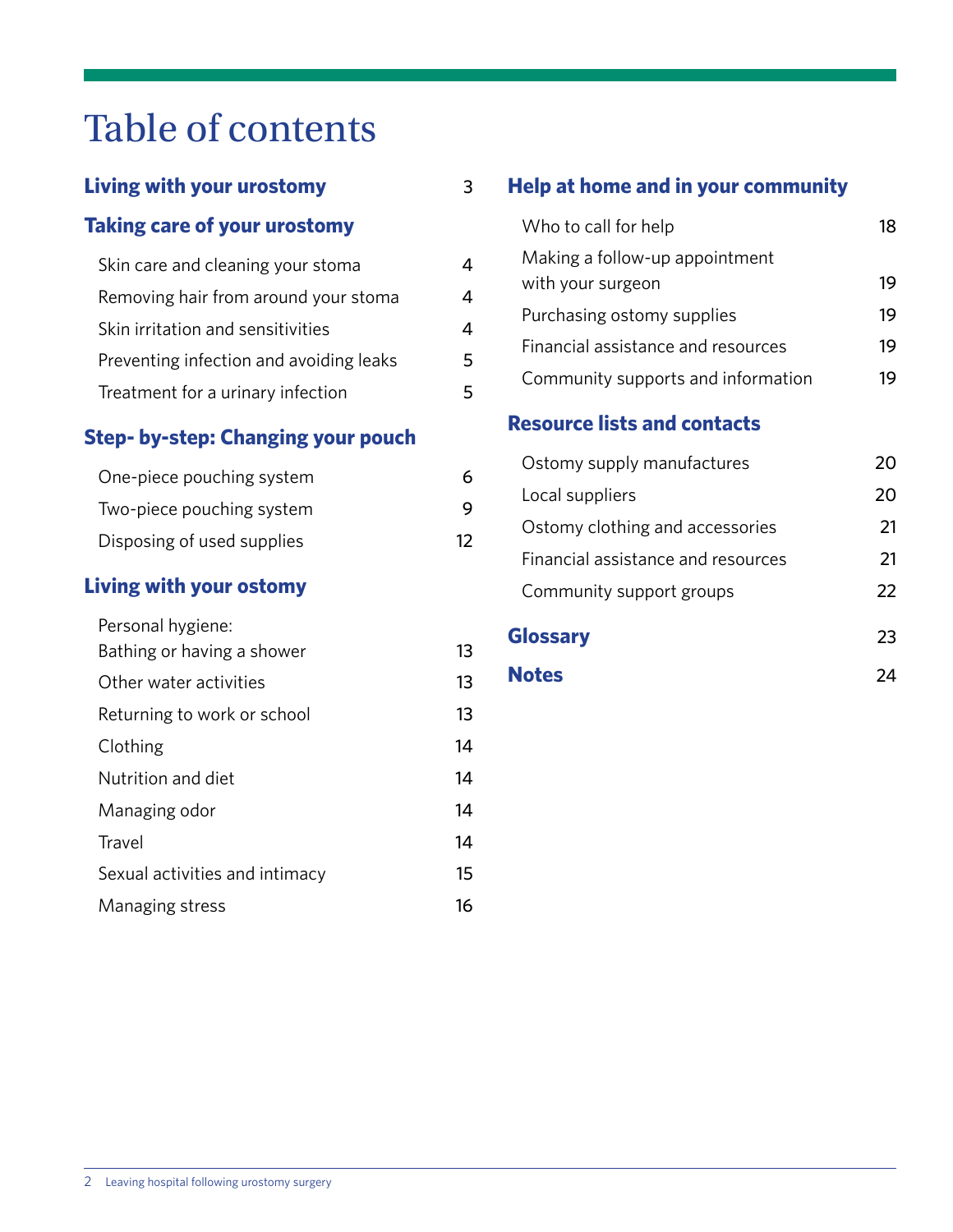# Living with your urostomy

Undergoing ostomy surgery will result is some changes to your life. With support and training on how to take care of your ostomy, you will find that life can be as full as it was before your surgery. This booklet provides information to help you learn to live with a urostomy.

Following your surgery, you will begin to recover and become involved in the care of your ostomy. Before you leave the hospital, your care team will begin the process of teaching you how to take care of your ostomy. The care and support that you received in hospital will continue once you are discharged home. Community nurses will be arranged to visit you at home to continue on

with the teaching process. Be sure to ask your hospital care team and your community nurse as many questions as you need so that you feel as comfortable as possible with your ostomy. Once you are home, you may also find it helpful to connect with an ostomy support group. Meeting other people who have adjusted their lifestyles after this surgery and have managed to return to their regular activities can be reassuring.

Over time you will become more confident and comfortable with caring for your urostomy. Most people living with an urostomy can return to a full and active life.

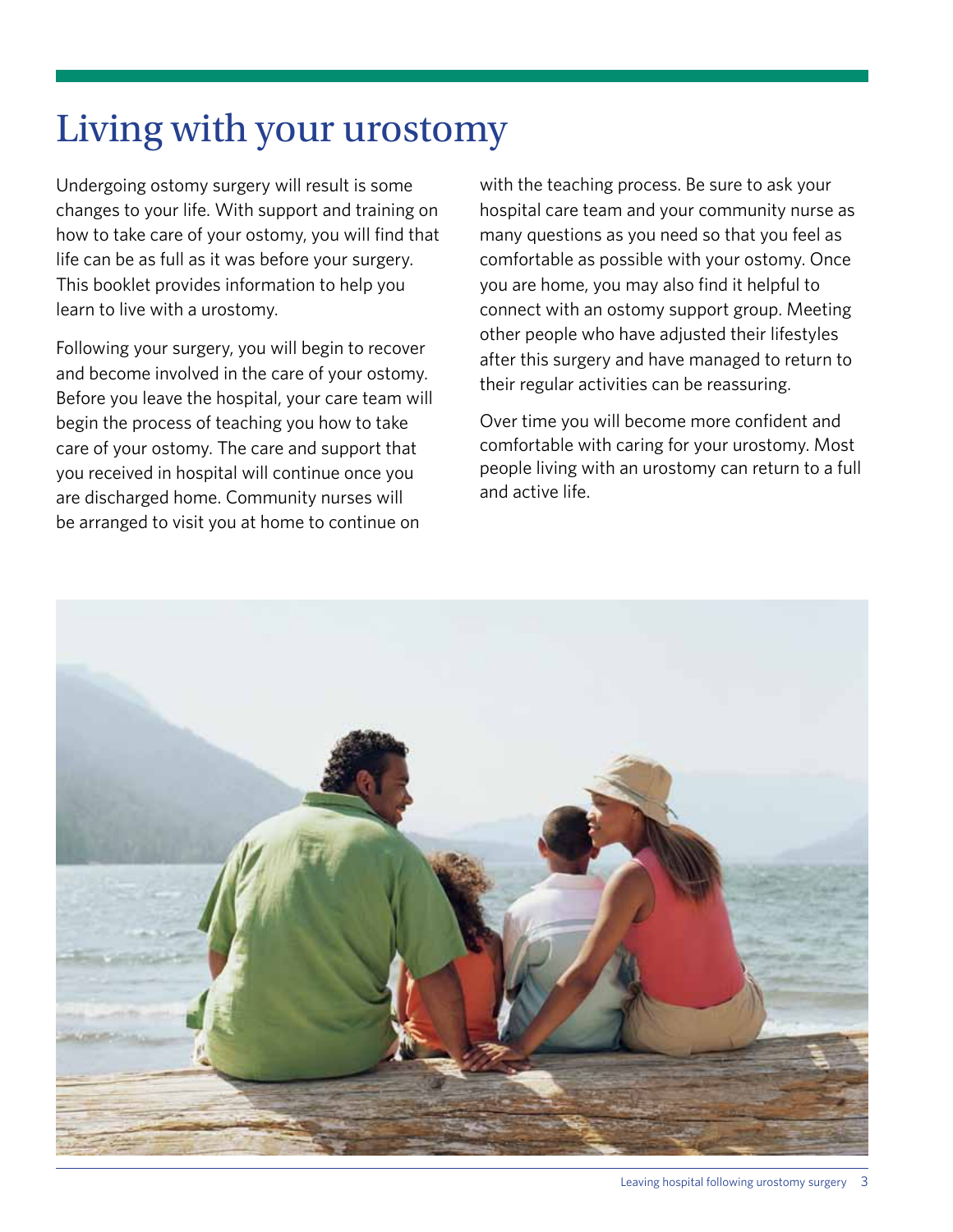# Taking care of your urostomy

#### **Skin care and cleaning your stoma**

Keeping your stoma and surrounding areas clean is important. To clean the skin around your stoma, all you need to use is warm water and a washcloth, or good quality paper towels. It is not necessary to use soap to clean the area around your stoma. If you prefer to use soap, use a very mild soap. Be sure to rinse the soap off the skin around your stoma very well because any soap film may keep your pouching system from sticking and may cause skin irritation. Always dry your skin well before putting on your new pouching system.

Sometimes you may see a small amount of blood on your cloth. The stoma tissue contains small blood vessels and may bleed a small amount when cleaned. If you notice any bleeding that does not stop, you should contact your health care provider.

#### **Things to avoid**

**Avoid** using soaps and cleansers with oils, perfumes, or deodorants since these can sometimes cause skin problems or keep your skin barrier from sticking.

The stoma has no nerve endings, so you are not able to feel if you are rubbing too hard. Use a gentle touch when cleaning around your stoma – **do not** scrub.

**Do not** use alcohol or any other harsh chemicals to clean your skin or stoma. They may irritate your skin. **Do not** use moistened wipes, baby wipes or towelettes that contain lanolin or other oils. These can interfere with the skin barrier sticking and may irritate your skin.

Unless recommended, **do not** apply powders or creams to the skin around your stoma because they can keep your skin barrier from sticking.

#### **Removing hair from around your stoma**

Shaving or clipping excess hair around the stoma in the direction of hair growth can help keep your stoma clean and may limit skin irritation. You may shave with an electric razor or dry shave with an 'ostomy skin barrier powder' and safety razor. Always wash the skin well with water after shaving. To protect the stoma when shaving, place an empty toilet paper roll over the stoma.

#### **Skin irritation and sensitivities**

The best way to limit skin irritation is by having a well-fitted and comfortable pouching system. Your Enterostomal Therapy (ET) nurse in the hospital or health care professional will help you choose the system that fits and works best for you. It is also important for you to identify any issues with your pouch and be aware when something is wrong or if your pouch does not fit properly.

The opening of your skin barrier should be no more than 1/8 of an inch away from the edge of your stoma. Measure your stoma once a week for the first six to eight weeks after your surgery. Your stoma shrinks while it is healing and you need to keep measuring so you can make sure that the opening in the skin barrier is the right size for your stoma. Re-measure your stoma if any irritation develops between the stoma and flange.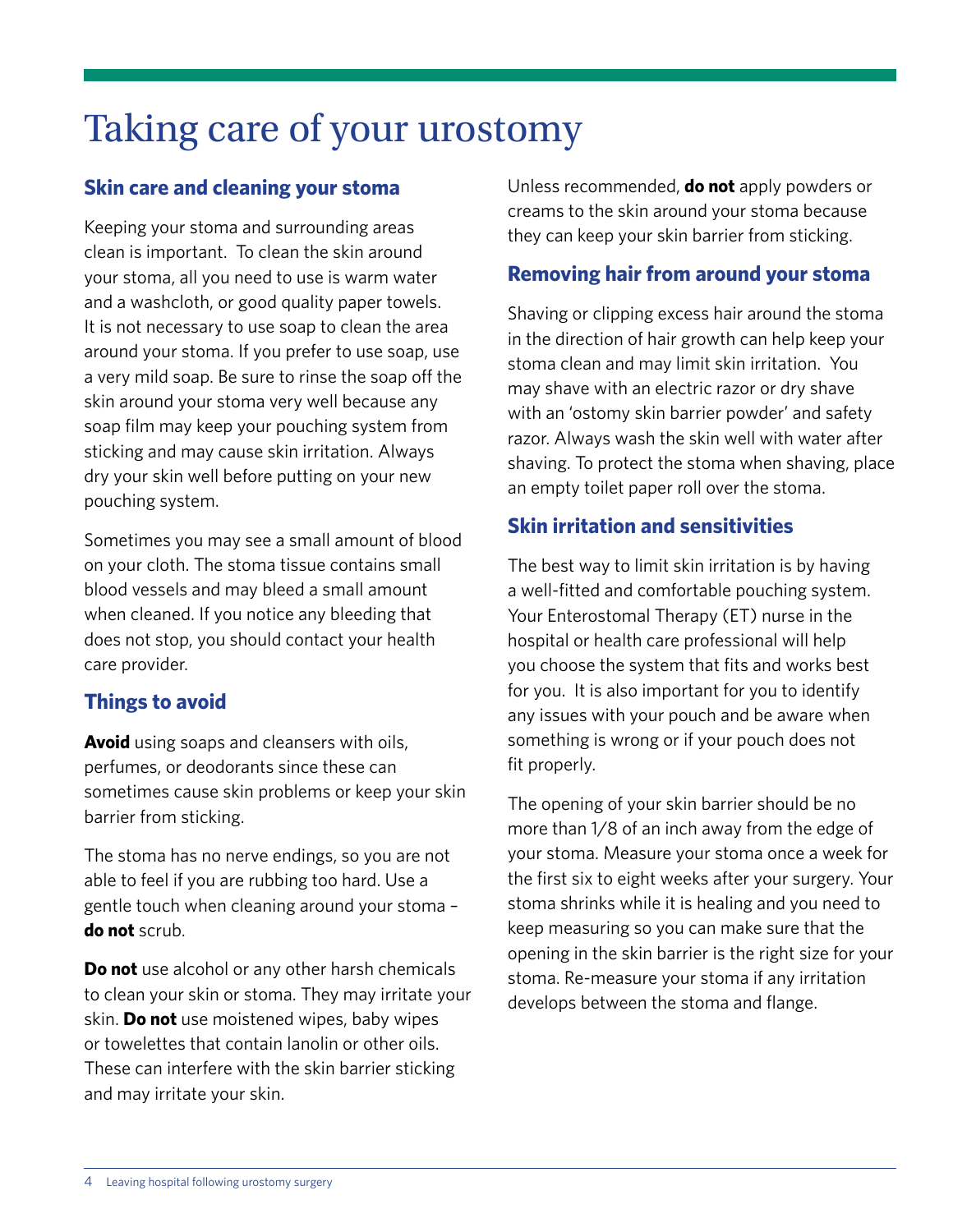Check your skin and the back of your skin barrier each time you change your pouching system. You can use a mirror to check your skin under the stoma. Look for any places where stool may have leaked under the skin barrier and onto your skin. When you apply your next pouching system, these areas may need some extra reinforcement with skin barrier strips, rings or paste. Your Enterostomal Therapy (ET) nurse or health care professional will advise you when this is recommended. It is helpful to hold your skin smooth as you put your pouching system on to avoid wrinkles that may lead to leakage.

(See the step-by-step instructions for changing your pouch in this booklet on page 6).

#### **Sensitive skin**

If your skin is sensitive, it is helpful to tell your Enterostomal Therapy (ET) nurse or health care professional. A skin patch test may be necessary to see if you have any reaction to the different skin barriers and tapes. Usually the ingredients in the skin barriers do not cause skin irritation.

You will know if you are having a "reaction" to the skin barrier or tape most of the time, because you will see skin changes that match the shape of the product. Inform your Enterostomal Therapy (ET) nurse or health care professional so they can determine the cause of the irritation and recommend another product if needed.

Itching or burning under the skin barrier may indicate that you have leakage, a skin rash, or a skin infection. If you feel itching or burning, remove your pouching system as soon as possible to check your skin for irritation.

#### **Preventing infection and avoiding leaks**

A stoma rarely becomes infected. The most important thing is to protect the skin around your stoma. The best way to prevent an infection is to make sure the pouching system fits properly.

Always change your pouching system at the first signs of leakage. **Do not** try to patch the pouching system with tape or paste. Leaving a leaking pouch on can cause skin irritation.

To prevent leaking, always empty your pouch before it is half-full.

#### Urinary infections can occur with an urostomy. **Signs of a urinary tract infection:**

- Cloudy, concentrated urine
- Odor in urine
- • Temperature
- Low back pain

#### **Treatment for a urinary infection**

In order to diagnose a urinary tract infection, a urine sample needs to be tested. Your doctor or Enterostomal Therapy (ET) nurse would take the urine directly from the stoma by using a sterile catheter.

To prevent urinary tract infections, drink at least eight glasses of fluid each day and include either pure cranberry juice, cranberry supplements or vitamin C to keep urine acidic.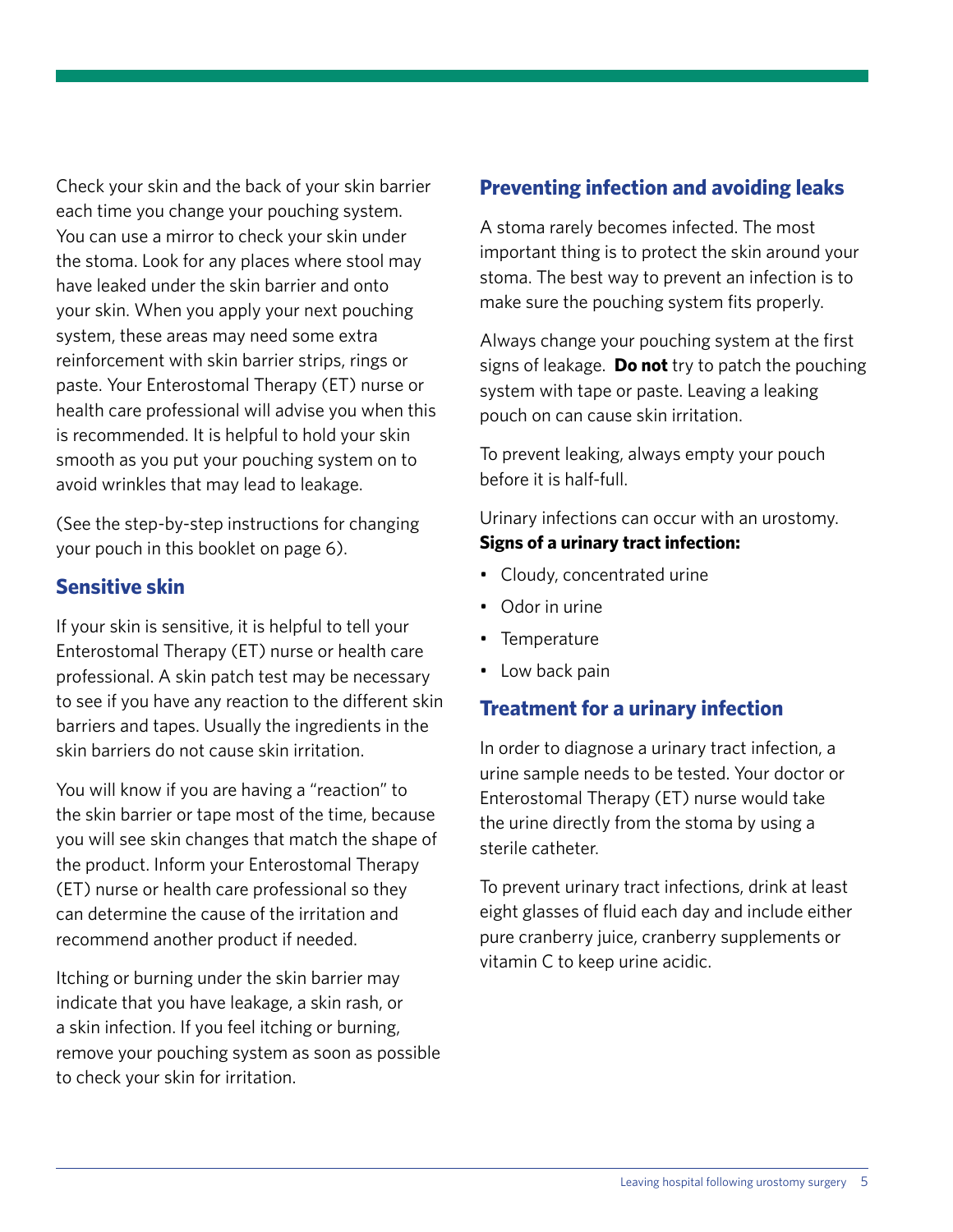# Step-by-step: Changing your one-piece pouching system



#### **1. Organize your supplies**

What you need:

- • Pouch
- Measuring guide
- • Scissors
- • Marker
- Barrier ring (as required)
- Disposal bag to discard your used product
- Wet and dry cleaning cloths



#### **2. Caring for your stoma & skin**

- Gently cleanse your stoma and surrounding skin with a wet, warm cloth. A mild soap may be used as long as all skin is rinsed well. Pat skin dry.
- Your stoma will be swollen after surgery. It may take six to eight weeks for your stoma to reduce to its permanent size.
- • Your stoma should be light pink or red in colour.
- • Your stoma will be moist and may bleed slightly when washed.
- The skin around your stoma should not have any signs of redness or a rash.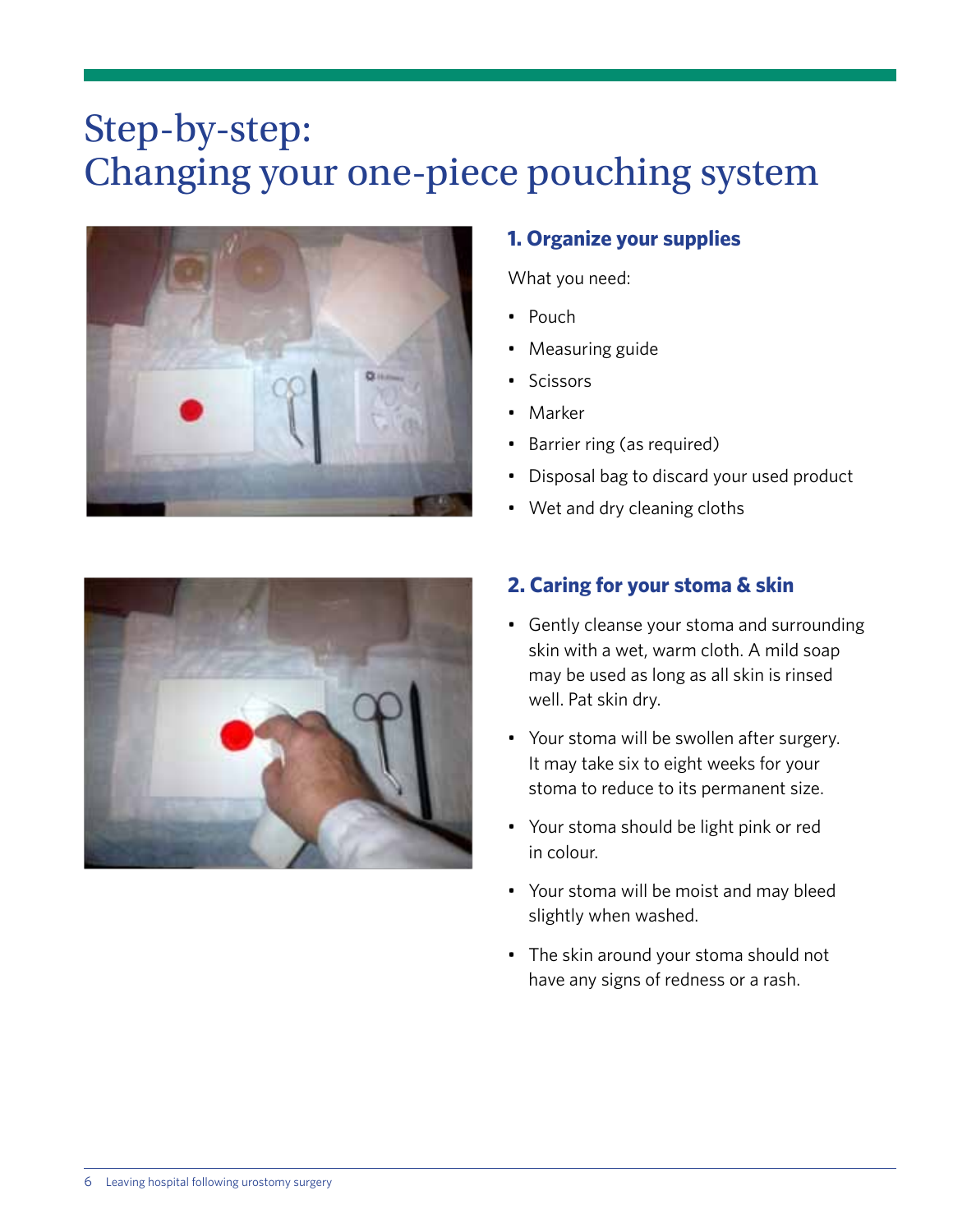#### **3. Measuring your stoma**

- Measure your stoma using the measuring guide - it is important that there is a small amount of space between the cut opening and stoma. This allows room for your stoma to expand and pass urine through the opening.
- • After a six-week period, measurement is generally not required and pouches may be precut in advance.
- • It is recommended that you re-measure your stoma every two to three months to be certain that there have not been any changes.

#### **4. Creating and applying a barrier ring**

- Trace the pattern of your stoma onto the paper backing of the pouch.
- Cut the pouch to match the pattern. Put your fingers inside the pouch to avoid cutting through the pouch.
- Remove the paper backing from the skin barrier portion of the pouch and set aside.
- Gently stretch and apply the barrier ring around the cut opening of the sticky side of the skin barrier portion of the pouch (if using).





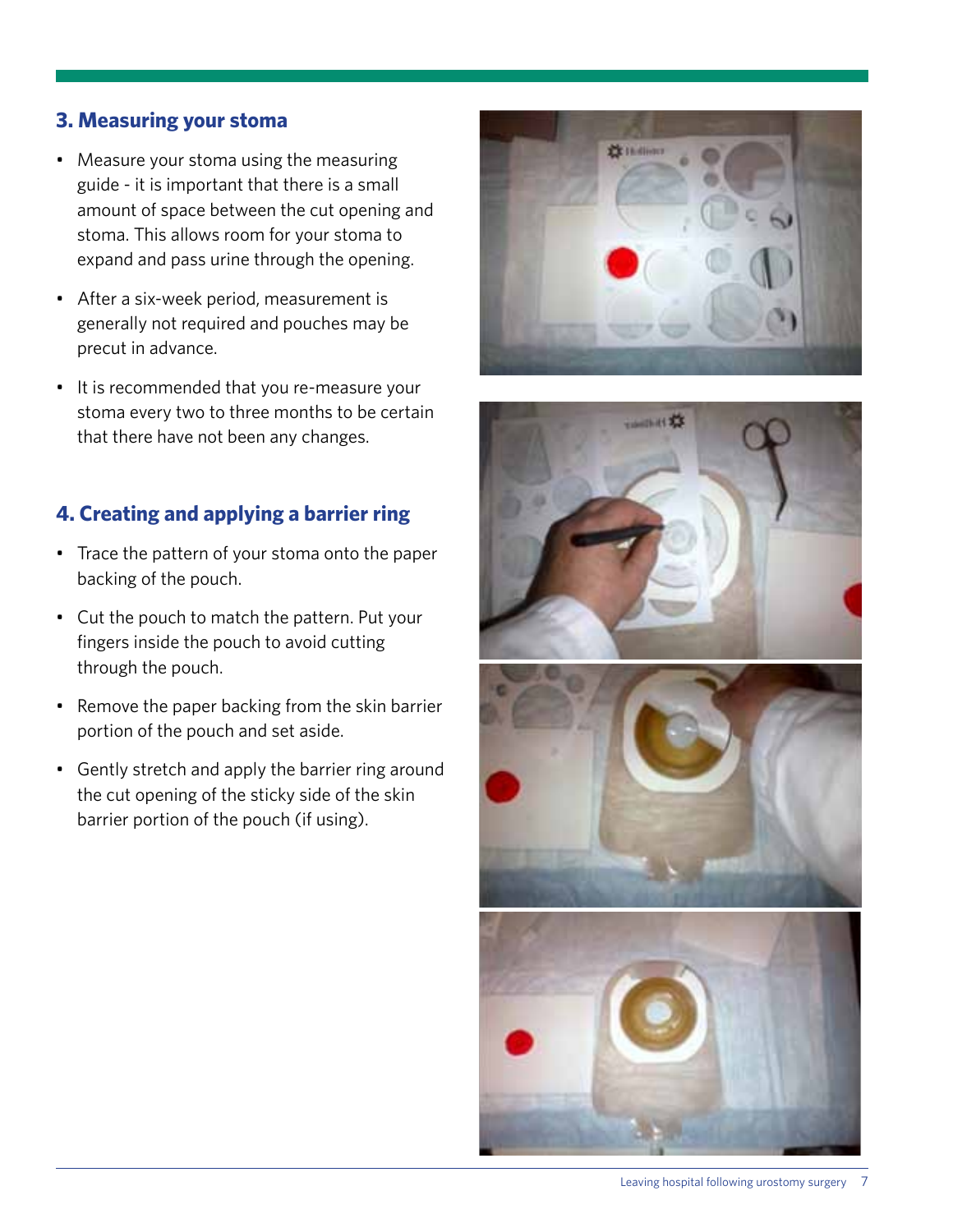#### **5. Securing the pouch in place**

• Place the skin barrier opening around your stoma. Make sure the pouch is hanging in the correct position, normally downward. Gently press the barrier onto your skin. Remove the remaining tape backing.

#### **General guidelines**

- With an urostomy pouch, make sure that the "teardrop symbol" is not visible. This indicates that the "tap" is closed. When the "teardrop" symbol is visible, the tap is "tap" is open.
- Empty the pouch when it is 1/3 to 1/2 full of urine.
- The pouching system should be changed two to three times a week during the first six to eight weeks. Long -term, the system is generally changed twice weekly. This will vary with each individual.
- • If you are going to attach your pouch to a bedside drainage bottle or bag for nighttime, use the adaptor to attach the pouching system to straight drainage. Ensure the "teardrop" symbol is visible, indicating the "tap" is open (as described above).

#### **Make sure you:**

- Change your pouching system if there are signs of leakage or if you feel a burning or itchy sensation.
- Notify your Enterostomal Therapy (ET) nurse or health care professional if you have questions or concerns.





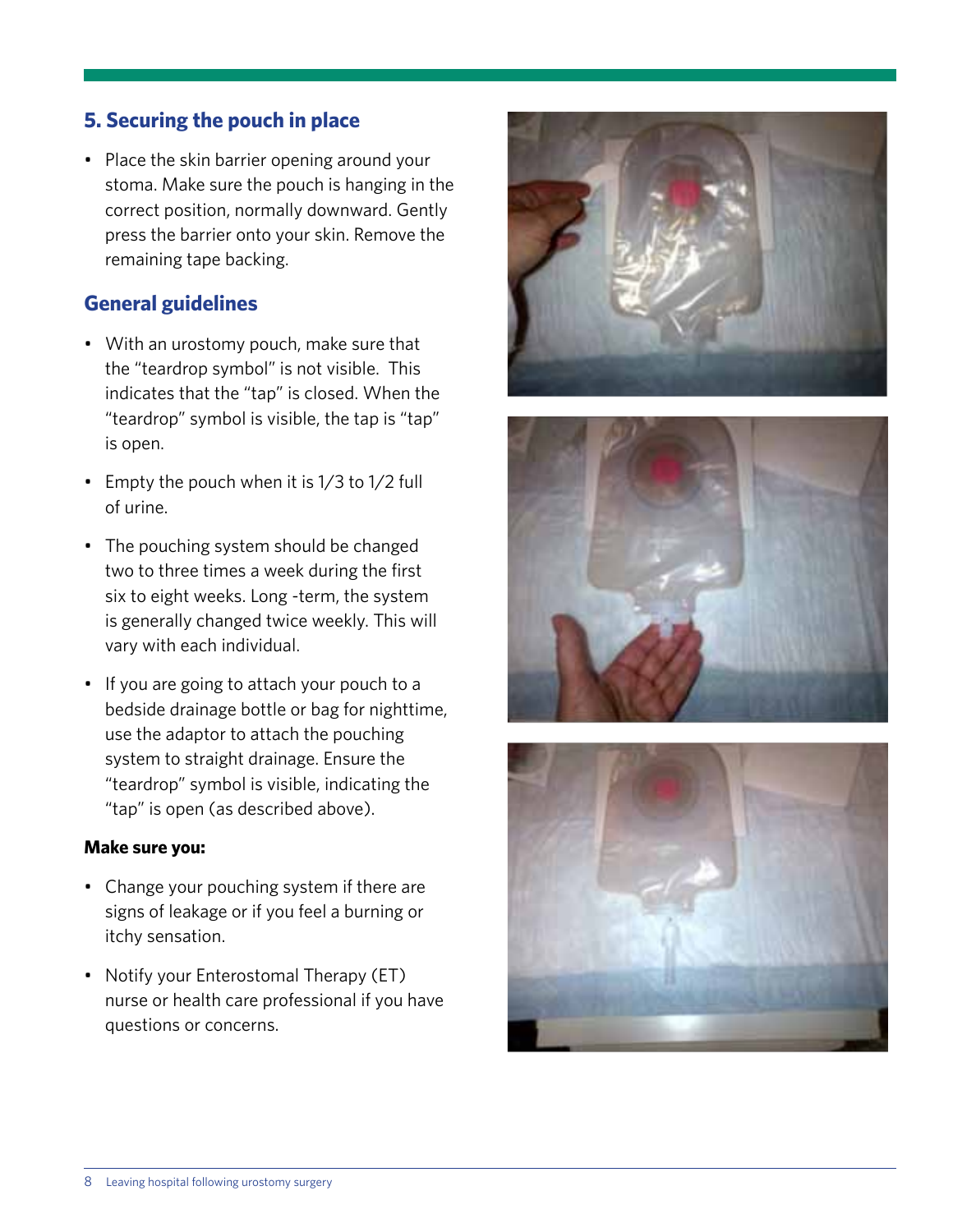# Step-by-step: Changing your two-piece pouching system



### **1. Organize your supplies**

What you need:

- • Flange
- Pouch
- Measuring guide
- **Scissors**
- • Marker
- Barrier ring (as required)
- Wet and dry cleaning cloths
- Disposal bag for your used product



### **2. Caring for your stoma & skin**

- Gently cleanse your stoma and surrounding skin with a wet, warm cloth. A mild soap may be used as long as all skin is rinsed well. Pat skin dry.
- Check your stoma and surrounding skin condition.
- • Your stoma will be swollen after surgery. It may take six to eight weeks for your stoma to reduce to its permanent size.
- • Your stoma should be light pink or red in color.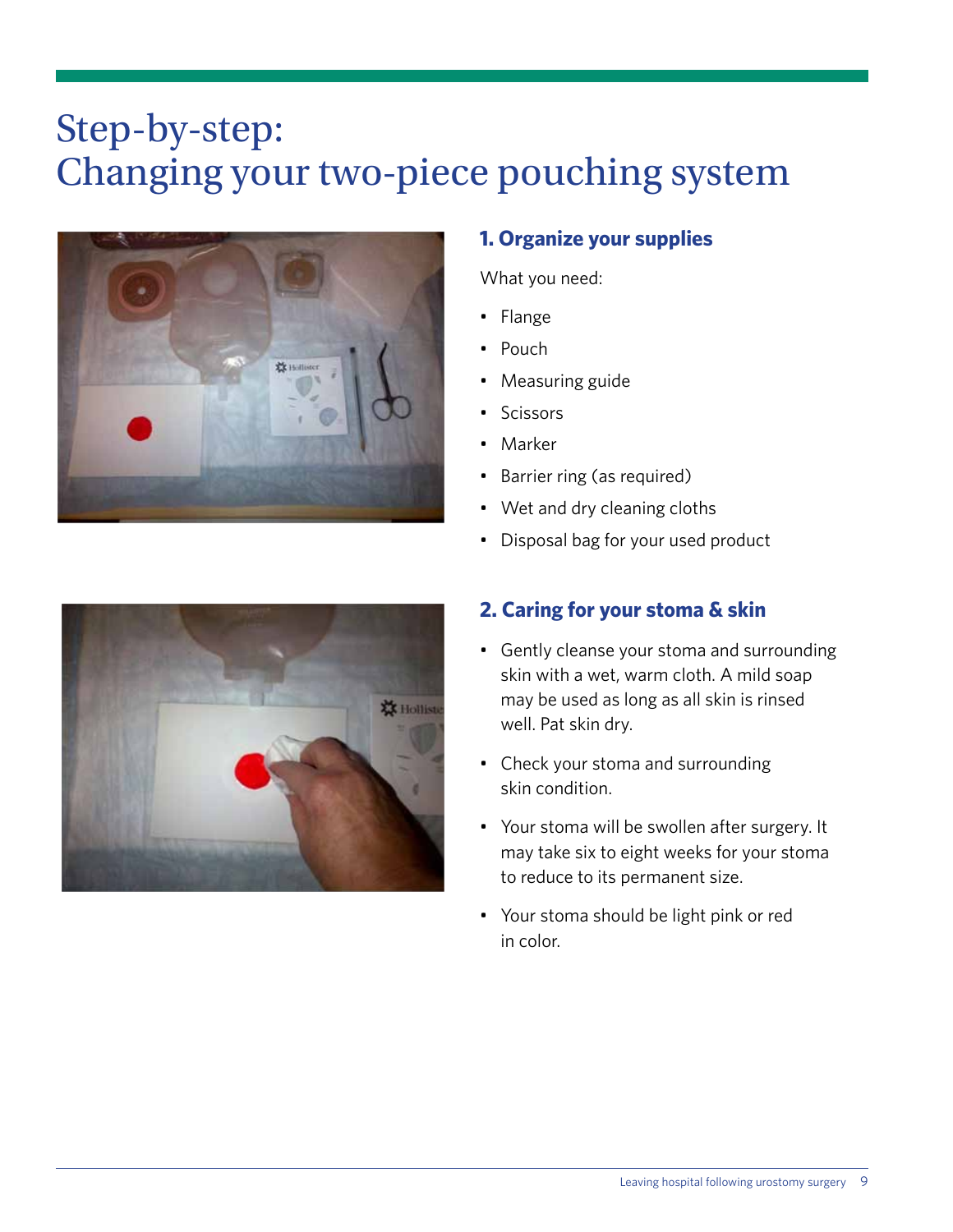#### **3. Measuring your stoma**

- For the first six to eight weeks after surgery, your stoma should be measured and the opening in the flange adjusted accordingly. It is important that there is a small amount of space between the cut opening and stoma. This allows room for your stoma to expand and pass urine through the opening.
- • After a six-week period, measurement is generally not required and flanges may be precut in advance.
- It is recommended that you re-measure every two to three months to be certain that there have not been any changes.

#### **4. Creating and applying a barrier ring**

- Trace the pattern of the stoma shape onto the back of the flange.
- • Cut the flange to match the pattern.
- Remove the clear plastic backing on the flange and set the flange aside.
- Gently stretch and apply the barrier ring around the cut opening of the sticky side of the flange – if using.





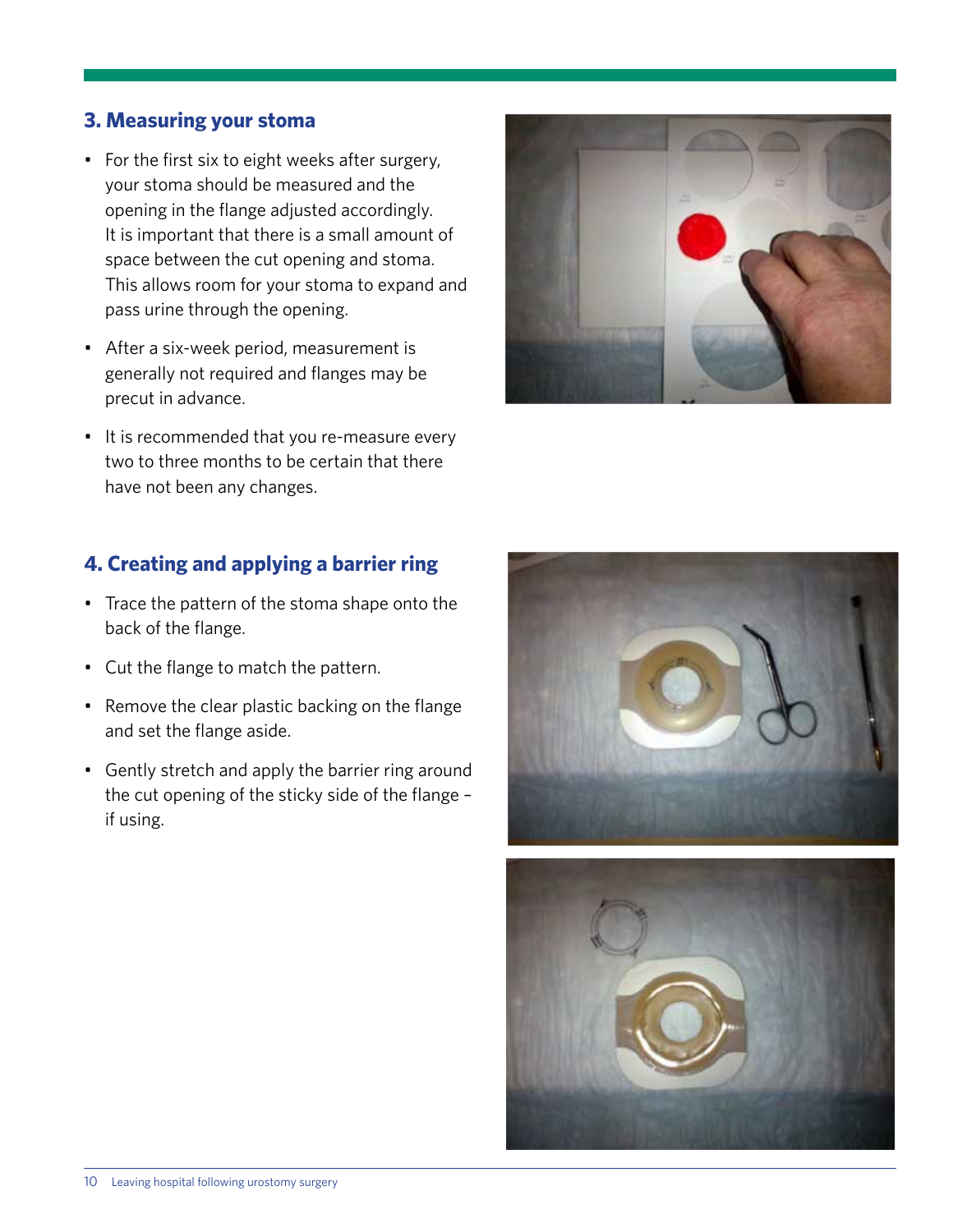## **5. Remove remaining tape backing**

- Place the skin barrier opening around your stoma and press it gently onto your skin. Remove the remaining tape backing.
- A mirror may be helpful to centre the flange.



#### **6. Secure pouch in place**

- • With an urostomy pouch, make sure that the "teardrop symbol" is not visible. This indicates that the "tap" is closed. When the "teardrop" symbol is visible, the tap is "tap" is open.
- Place the pouch onto the base ring of the flange.
- Place your fingers under the flange for support while attaching the pouch to the flange. Move your fingers clock-wise.
- Gently tug downward on the pouch to make sure it is attached securely.
- If you are going to attach your pouch to a bedside drainage bottle or bag for nighttime, use the adaptor to attach the pouching system to straight drainage. Ensure the "teardrop" symbol is visible, indicating the "tap" is open (as described above).

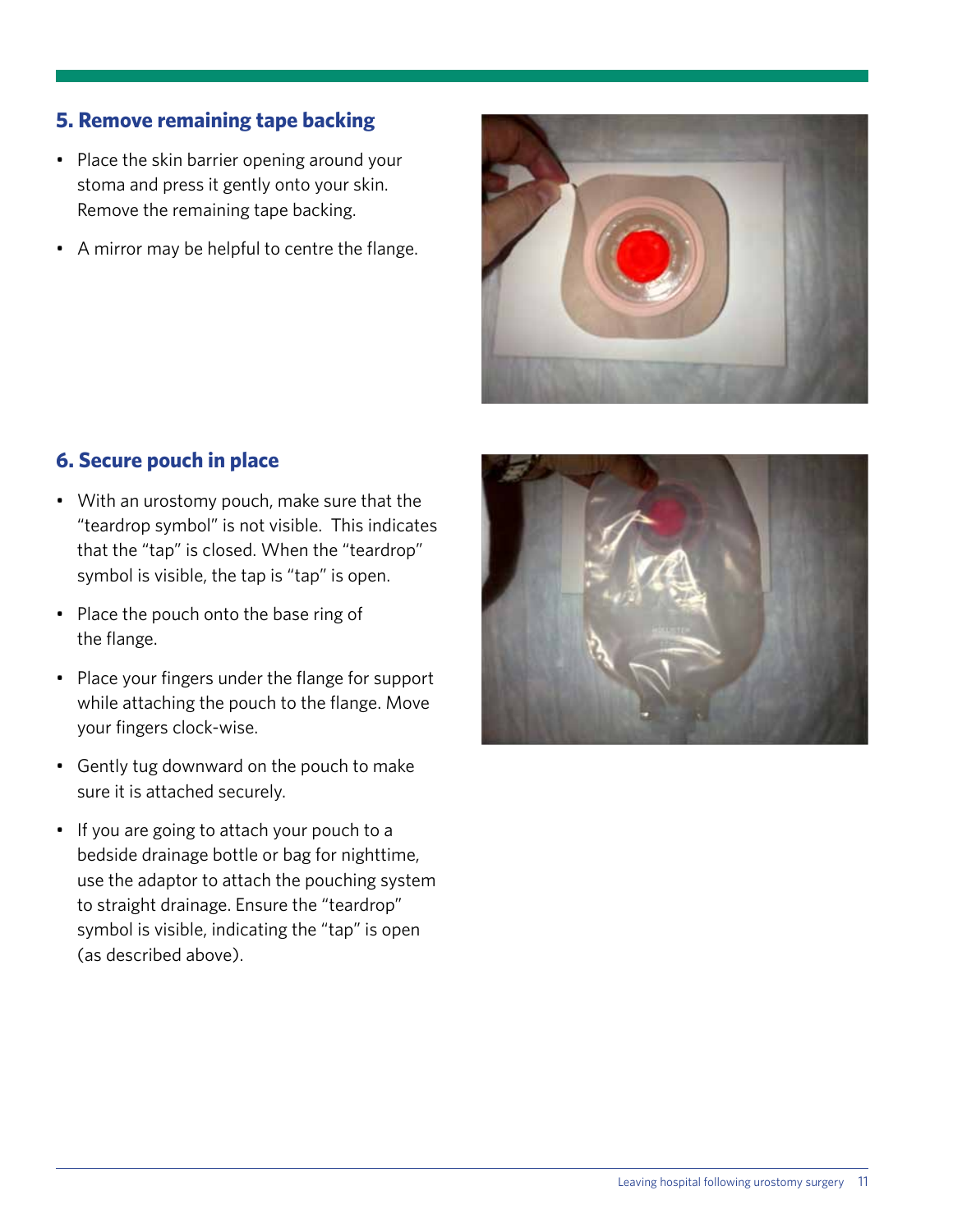#### **General guidelines**

- • Empty the pouch when it is 1/3 to 1/2 full of urine.
- The pouching system needs to be changed two to three times a week during the first six to eight weeks. Long-term, the system should be changed twice weekly. This may vary with each individual.

#### **Make sure you:**

- Change the complete system if there are visible signs of leakage.
- Notify your Enterostomal Therapy (ET) nurse or health care professional with any concerns or questions.

#### **Disposing of used supplies**

Put your soiled pouching system into a regular plastic bag or a disposal bag provided by your ostomy supplies company. These bags can be thrown away with your regular garbage.

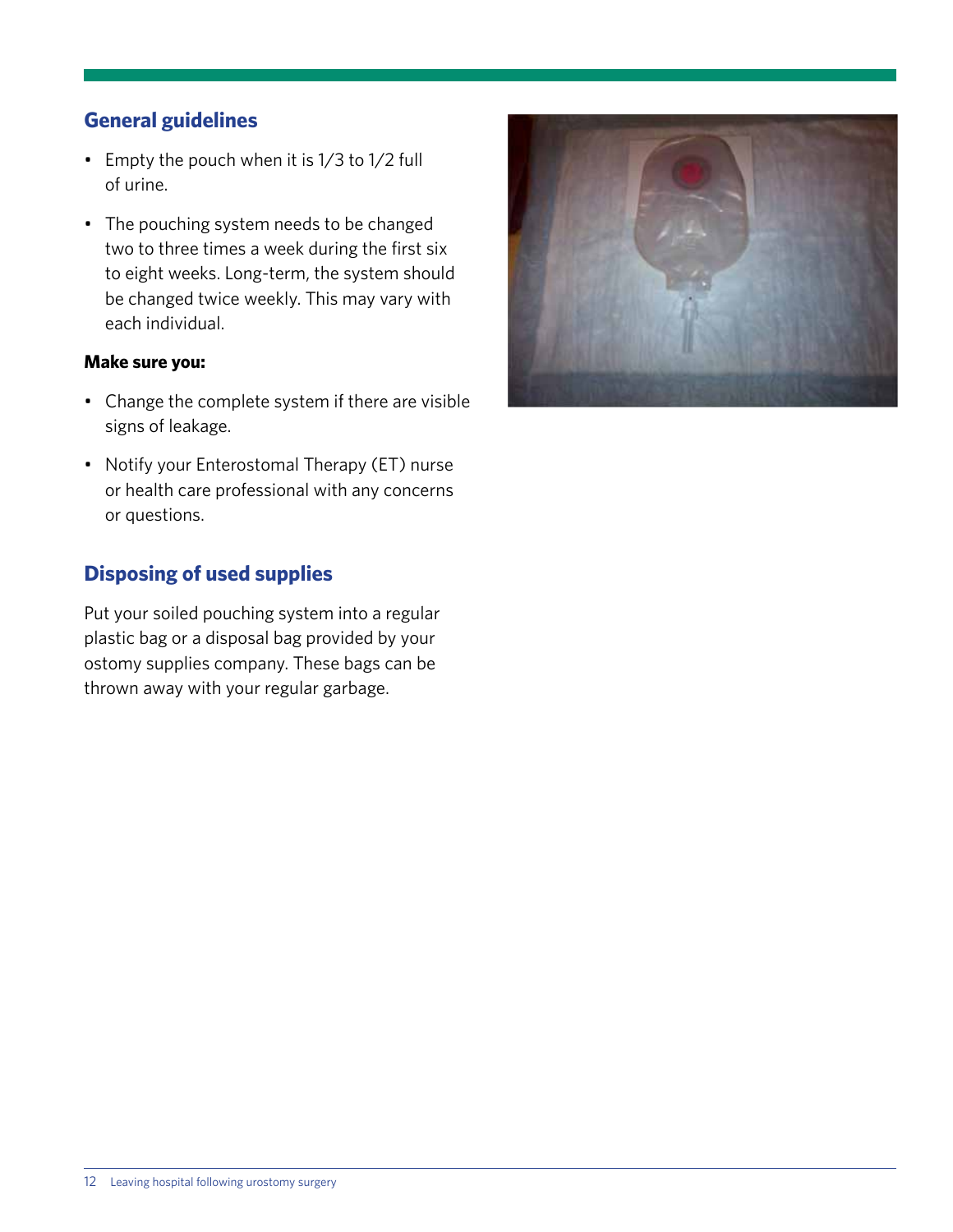# Living with your ostomy

An ostomy should not affect your ability to resume your lifestyle. Many people find they can continue all of the activities that they enjoyed before their illness and/or surgery.

It will take time before you will be physically and emotionally ready to resume normal activity. Allow yourself the recovery time. Be good to yourself and take the extra time to regain your strength and energy.

#### **Personal hygiene: Bathing or having a shower**

You can shower or bathe with or without your pouching system in place. Pouching systems are waterproof. You may find it convenient to plan your pouching system change around your shower or bath.

Water, soap or shampoo cannot harm or enter your stoma. If the water pressure is very strong, be careful not to let it hit your stoma directly. It is a good habit to empty the pouch before you shower, bathe or participating in other water activities, such as swimming.

#### **Other water activities**

It is important to check your pouching system before and after you have exposed it to water including activities such as swimming. If you are in water for a long period, the pouching system may start to loosen from your skin.

Pouching systems are waterproof. However, you may feel more secure if you wear skin-friendly tape around the edges of your skin barrier when you are in the water.

While swimming, you may want to consider wearing tight "biking style" shorts to keep the pouch close to your body and help keep it from "floating." Other options may include a swimming belt or layering a tighter athletic style bathing suit under a trunk style bathing suit.

After bathing or swimming, you may use a towel or a hairdryer (on the coolest setting) to dry the tape and cloth backing of the pouching system. This can also help prevent skin irritation from wetness.

You may find it helpful to wait approximately an hour after changing your pouching system before swimming.

### **Returning to work or school**

Many people have concerns about returning to work or school activities. *"Will I smell? Will there be noises? Will they see it? What if someone asks?"*  These are common concerns.

Noises associated with your pouch are often muffled by clothing. By placing an arm across your stoma site, you can further muffle noises. Your pouch should not be visible once you are fully dressed.

Remember, as a person you have not changed. You have a surface change that has given you back your health. The decision to share with others is personal. You only need to tell people you have an ostomy if you want to.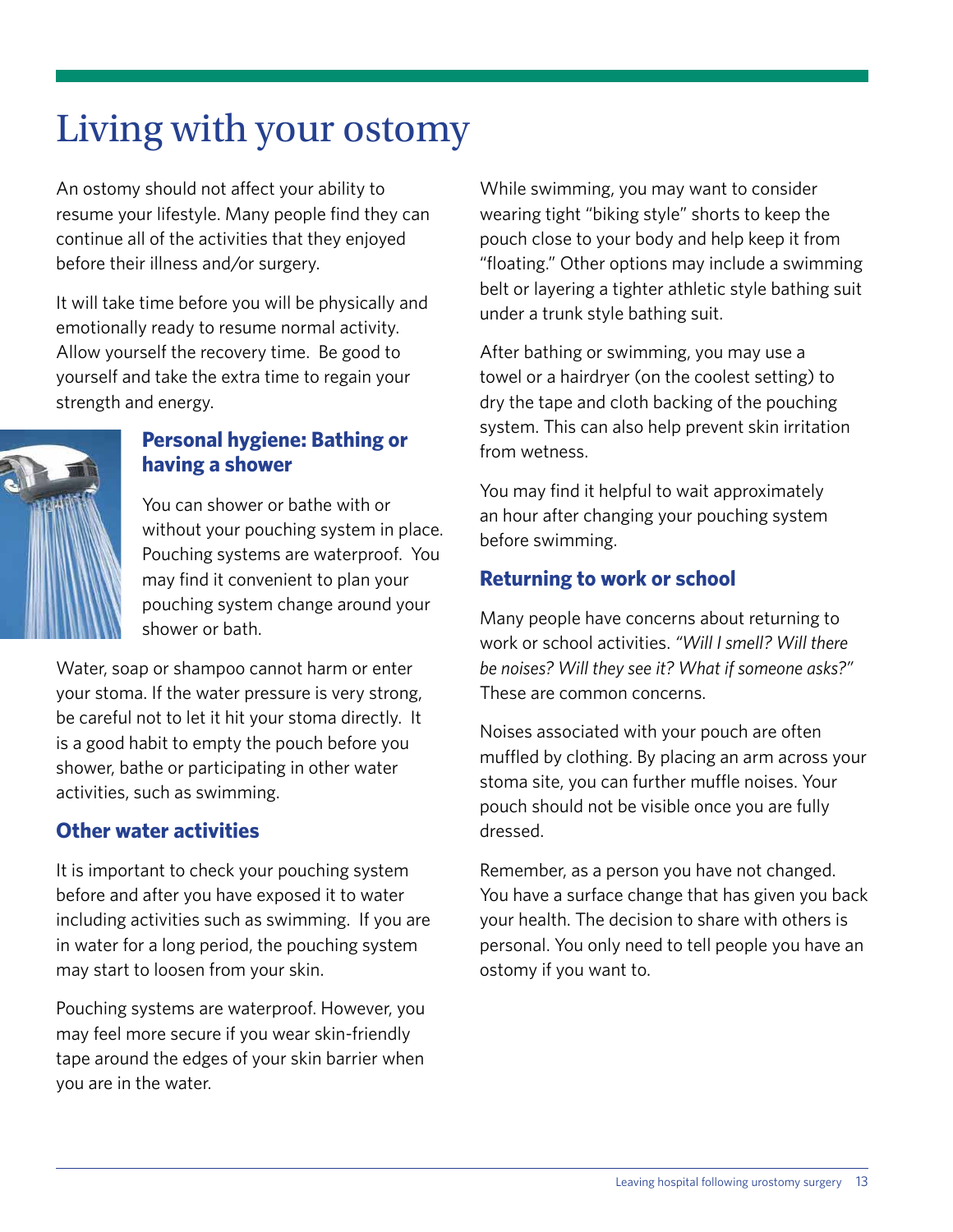#### **Clothing**

You can continue to wear the same clothing that you wore before your ostomy surgery. Some people may prefer wearing suspenders instead of a belt, pants with pleats and patterned clothing. A full, snug undergarment is recommended to give support to the pouching system and create a smooth line under your clothing. Snug-fitting clothing can be worn without fear of harming the stoma or interfering with stoma functioning.



#### **Nutrition and diet**

Having an urostomy is not usually associated with a highly restricted diet. You should always be aware of the importance of fluids and drink at least eight glasses of fluid each day.

#### **Managing odour**

Your pouch is designed to control odour. When it is secure and in place, there

should be no odour. Urine odour is a result of a person's body chemistry. If you have concerns, here are some things that you can do to help reduce any odor when changing your pouch:

- • Use deodorizing tablets or liquids for deodorizing the inside of the pouch
- Use neutralizing sprays or wicks to freshen the bathroom



#### **Travel**

People with an ostomy travel just like anyone else. Here are some travel tips:

- Carry identification with your medical contact information, ostomy product codes and Enterostomal Therapy (ET) nurse's name and phone number. Your ostomy chapter, ostomy retailer or company will often carry ostomy identification cards. Medical I.D. bracelets can be ordered through most pharmacies across Ontario or through www.diabeticdrugstore.com
- Identify local ostomy retails in the area where you are traveling in case you need supplies. You can check with your current supplier to see if they have local retail locations in other areas.
- Bring double the amount of ostomy supplies that you would normally require. Always carry supplies in your hand luggage.
- Pre-cut your flanges or pouches in advance to avoid the need to bring scissors.
- A letter from your Enterostomal Therapy nurse or doctor outlining the medical reasons for the ostomy supplies may be helpful to avoid unnecessary questioning if you are travelling through customs and immigration.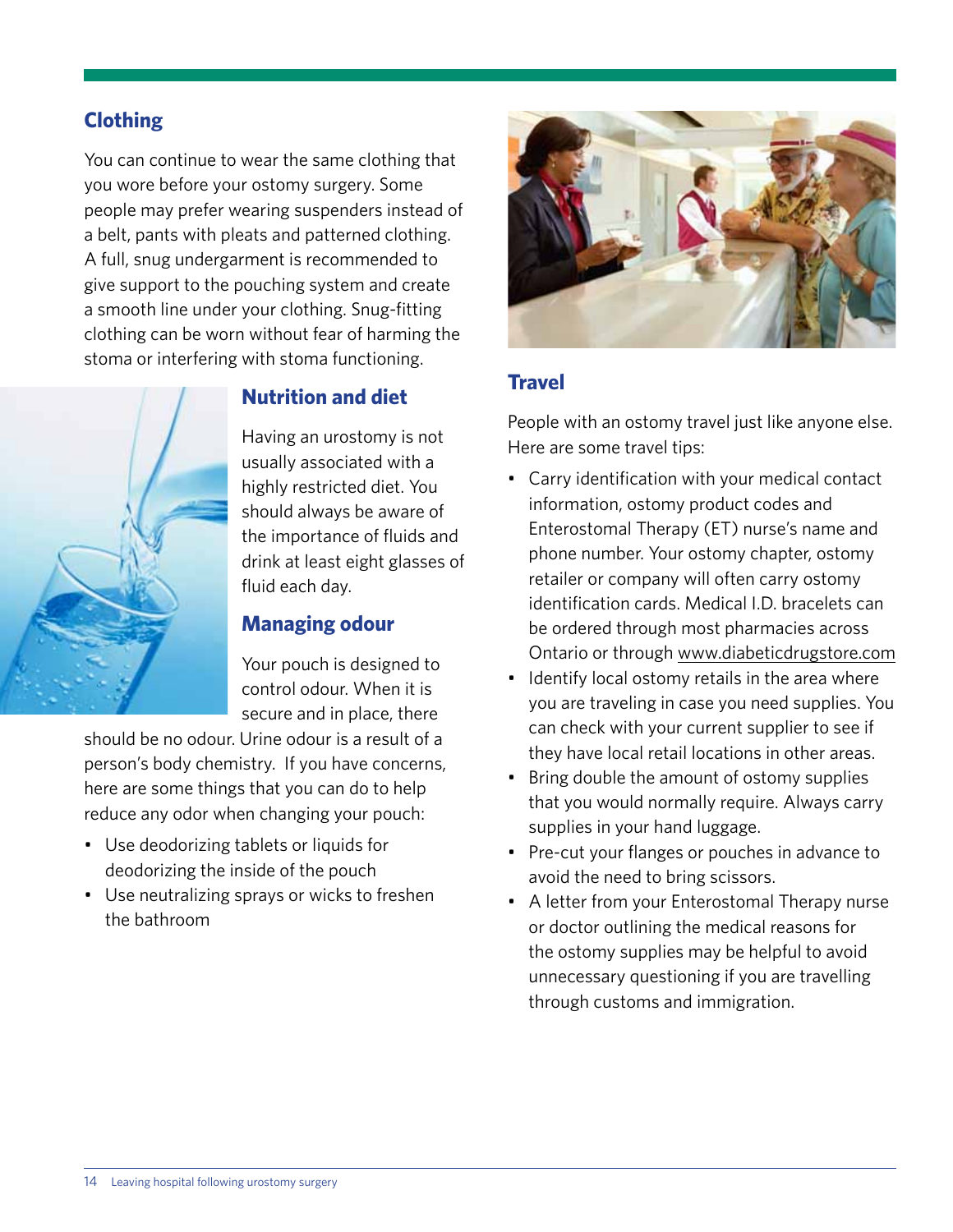- Get a copy of the current directory of Englishspeaking physicians or ones who speak in your preferred language in various cities abroad who charge a standard fee. The International Association for Medical Assistance to Travelers publishes these types of directories. Visit www.iamat.org.
- Make sure you have travel insurance.
- Do not keep supplies in a car in the summer or winter. Heat and cold can interfere with the ostomy adhesives.
- Take advantage of available bathroom facilities to empty your pouch more frequently than you normally would.
- Carry toilet tissues or pre-moistened fragrance free wipes in case the restroom does not have any.
- Carry an "emergency kit" containing: a sealable bag, pre-cut flange, pouch, paste (optional), individually packaged pre-moistened fragrance free wipes or paper towel and a mirror. Check your kit regularly to ensure that the items are useable.
- In an emergency, you can empty your pouch into a sealable bag or one with a twist tie until it can be disposed of later.
- Learn to say "toilet" in more than one language.
- Drink at least six to eight glasses of noncaffeinated liquids each day.
- Plan your visits to the washroom on airplanes to avoid peek times, such as after meals or before landing.



#### **Sexual activities and intimacy**

It is common for people with an ostomy to have concerns about resuming sexual activities. You may wonder whether your sex life or relationship with your partner will change. Fears of rejection, odour, leakage, and performance are natural. It is recommended that you share any concerns with your partner. Understanding each other's feelings is a very important part of coping with an ostomy. Your ostomy should not limit or curtail sexual activity. Many people report that the experience of their surgery and the knowledge that the illness is treated has brought their families and loved ones closer than they were before.

Before sexual activities, empty your pouch to minimize any leakage. To help minimize concerns about your ostomy, you may find these items helpful - a frilly half-slip, crotch-less undergarments, a tube top stretched over the abdomen or cummerbund. During sexual activity, you may want to experiment with different positions to find the one that is most comfortable for you and your partner.

You will need to speak with your surgeon if you have difficulty achieving an erection, experience an altered sex drive, pain with intercourse or have any other concerns.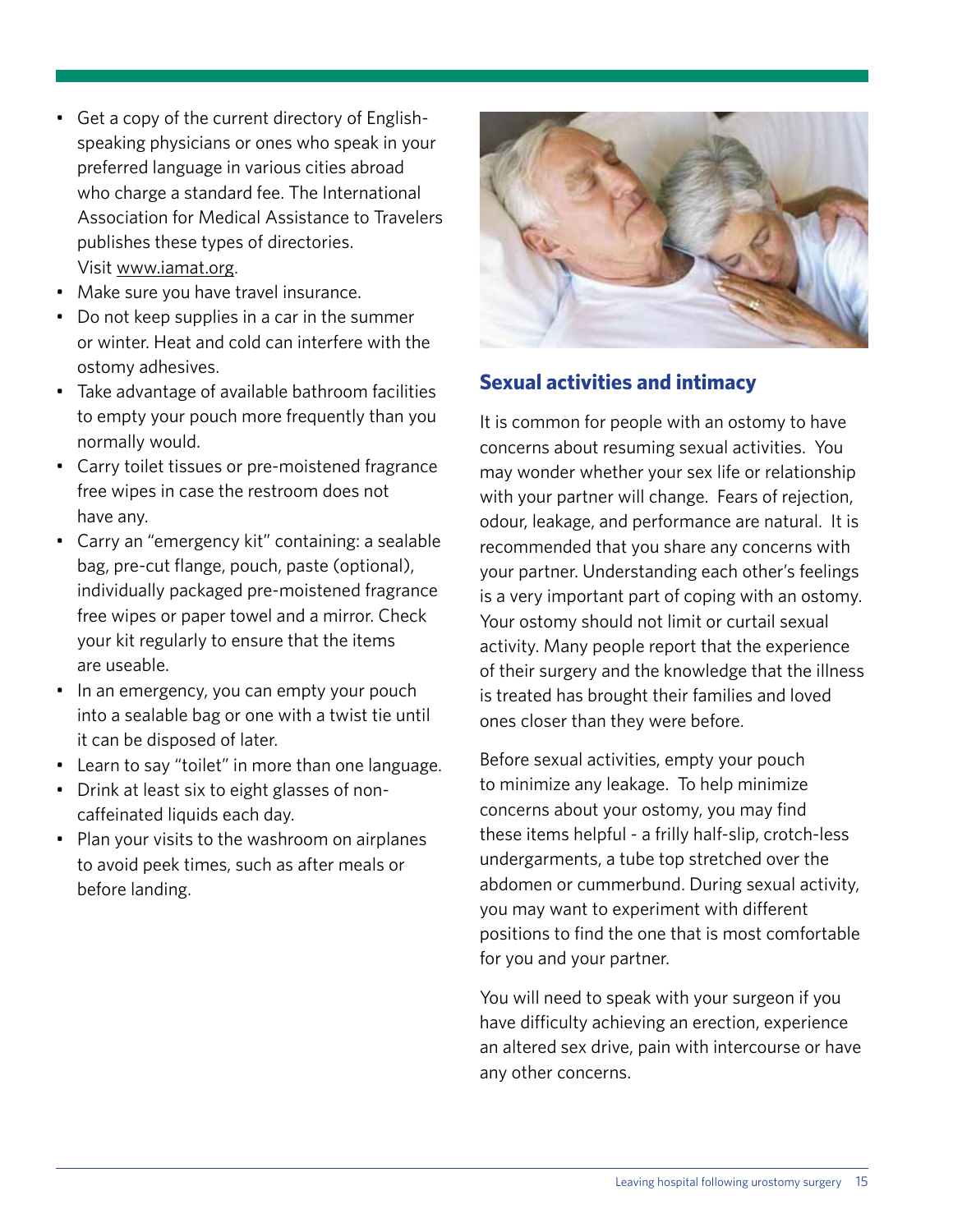

#### **Managing stress**

Coping with disease, or dealing with the stress of surgery means dealing with a variety of problems, including: pain, uncertainty and fear about the future; limitation in physical ability; changes in social relationships; insecurity about physical

attractiveness or competence; negotiating and communicating with a medical system that can be confusing and intimidating. The following discussion on stress and coping will help you recognize if you are suffering from stress and learn how to manage stress.

#### **Identifying the signs of stress**

Stress can cause physical, emotional and behavioral disorders that can affect your health, vitality, peace-of-mind, as well as personal and professional relationships. Too much stress can cause illnesses such as insomnia, backaches, or headaches, and can contribute to potentially lifethreatening diseases like high blood pressure and heart disease.

#### **Common signs of stress:**

- Excessive fatigue / exhaustion
- Muscle tension
- Irritability / anger
- Upset stomach
- Nervousness / trembling
- • Sleeplessness
- Cold, sweaty hands
- Loss of, or increase in, appetite
- Grinding teeth / clenching jaw
- General body complaints such as weakness, dizziness, headaches or pain in the back or muscles

#### **Tips for reducing or controlling stress:**

**Be realistic.** If you feel overwhelmed by certain activities, learn to say NO! Eliminate an activity that is not necessary. You may be taking on more responsibility than you can, or should handle. If you meet resistance, give reasons why you are making the changes. Be willing to listen to other's suggestions and be ready to compromise.

**Shed the "superman/superwoman" urge.** No one is perfect; so do not expect perfection from yourself or others. Ask yourself, "What really needs to be done? How much can I do? Is the deadline realistic? What adjustments can I make?" Do not hesitate to ask for help if you need it.

**Meditate.** Just 10 to 20 minutes of quiet reflection may bring relief from chronic stress, as well as increase your tolerance to stress. Use the time to listen to music, relax, and try to think of pleasant things or of nothing.

**Visualize.** Use your imagination and picture how you can manage a stressful situation successfully. Whether it is a business presentation or moving to a new place, many people feel visual rehearsals boost self-confidence and help them take a more positive approach to a difficult task.

**Take one thing at a time.** For people experiencing stress, an ordinary workload can seem unbearable. The best way to cope with this feeling of being overwhelmed is to take on one task at a time.

**Pick one urgent task and work on it.** Once you accomplish that task, choose the next one. The positive feeling of "checking off" tasks is satisfying and will be motivation to continue.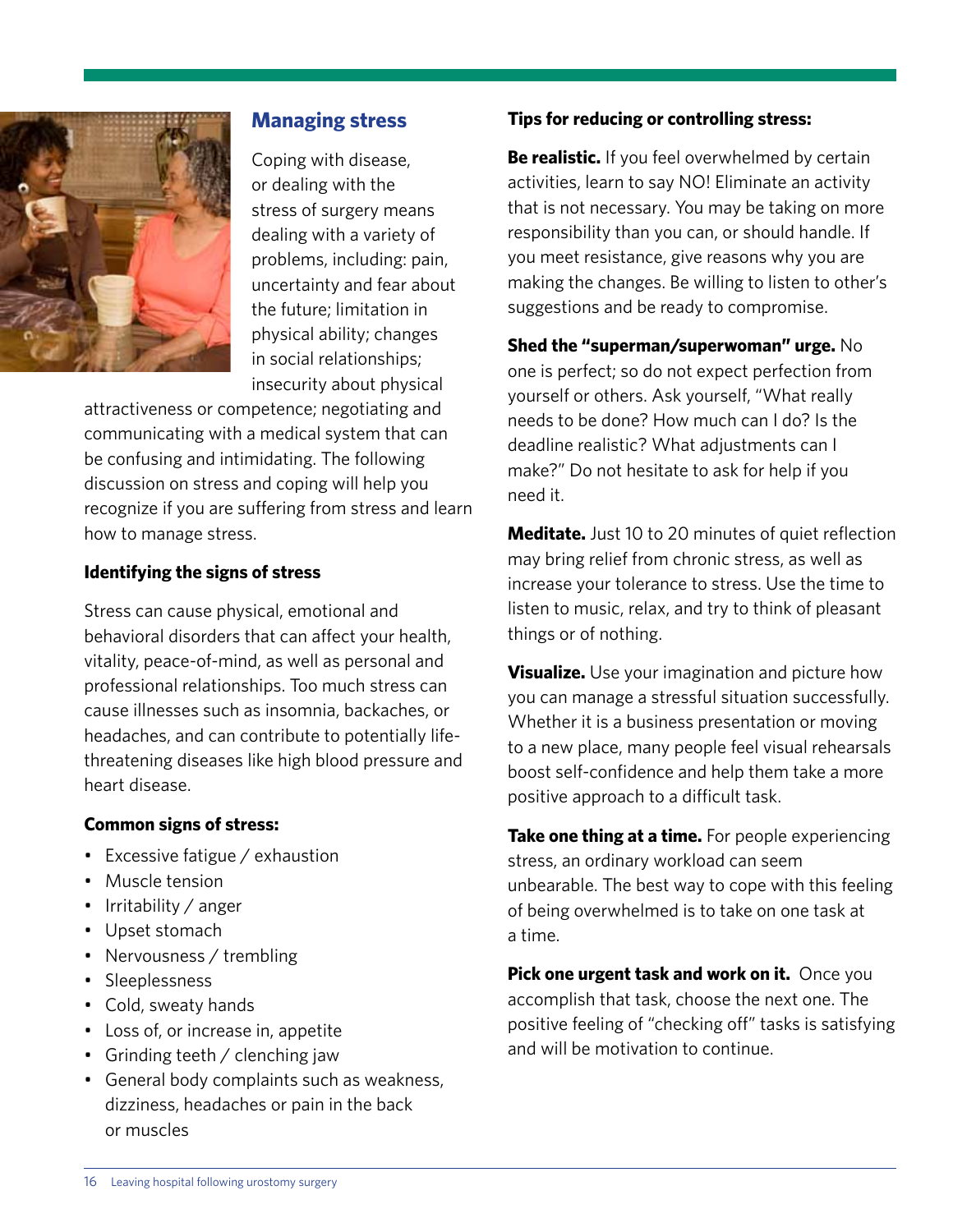**Hobbies.** Take a break from your worries by doing something you enjoy; whether it is gardening or painting, schedule time for your interests.



**Exercise.** Regular exercise is a popular way to relieve stress. Being physically active for 20 to 30 minutes benefits the body and the mind.

**Healthy lifestyle.** Good nutrition makes a difference. Limit intake of caffeine and alcohol, exercise, get enough rest and balance work and play.

**Share your feelings.** Stay in touch with friends and family. Let them provide love, support and guidance. Do not try to cope alone.

**Give in occasionally.** Be flexible. If you are meeting constant opposition in either your personal or professional life, rethink your position or strategy. Arguing only intensifies stressful feelings. If you know you are right, stand your ground, but do so calmly and rationally. Listen to the opinions of others and be prepared to compromise. If you are willing to give in, others may meet you halfway. Not only will you reduce your stress; you may find better solutions to your problems.

Go easy with criticism. You may expect too much of yourself and others. Try not to feel frustrated, let down, disappointed or even "trapped" when another person does not measure up. The "other person" may be a spouse or child that you are trying to change to suit you. Remember that everyone is unique, and has their own virtues, shortcomings, and right to develop as individuals.

#### **Getting help for stress**

Help may be as close as a friend or spouse. If you think that you or someone you know may be under more stress than just dealing with a passing difficulty, it may be helpful to talk with your doctor, spiritual advisor, or employee assistance professionals. They may suggest you visit with a psychiatrist, psychologist, social worker, or other qualified counselor.

Adapted from: *National Mental Health Association Factsheet: Stress - Coping With Everyday Problems.*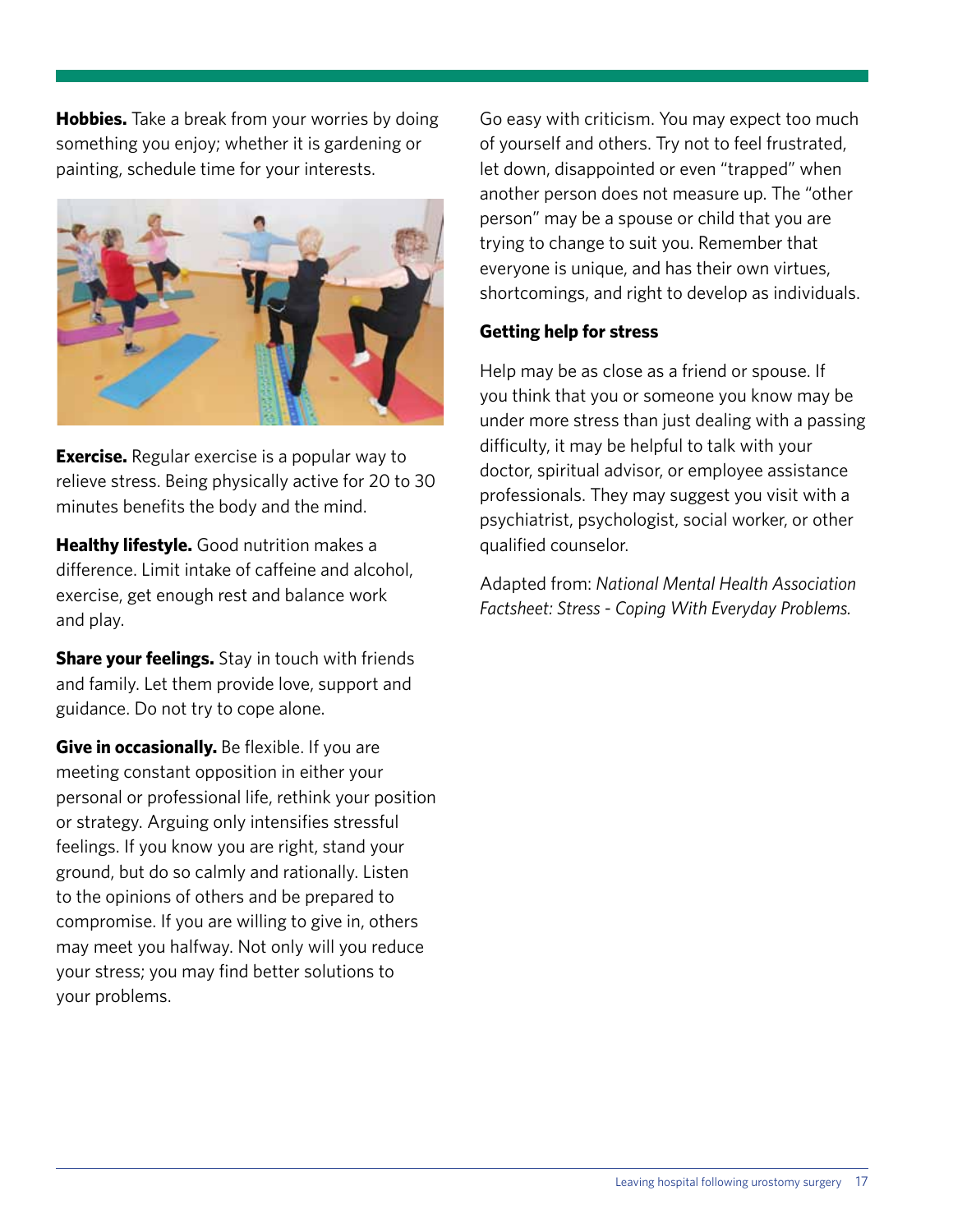# Help at home and in your community



Before discharge, your hospital care team will talk to you about returning home. They will set up your home care through the Community Care Access Center (CCAC) in your area. A CCAC care coordinator may visit you in hospital to talk about your care plan and will work with you to develop a personalized care plan that will include a community Enterostomal Nurse (ET) nurse. Some patients may return home immediately and in that case, a CCAC care coordinator and community nurse will call you within the first few days following your discharge to discuss your care plan. The number and frequency of in-home visits is based on your assessed needs. Your care coordinator will set up your nursing care and a schedule that works for you. All Ontario residents with a valid health card are eligible for home care.

#### **Who to call for help**

You should contact your surgeon's office if you experience any of the following:

- Temperature or fever of 38.5°C or greater.
- Increased pain or redness along the incision line.
- Drainage from the incision line.
- Change in the color of the stoma (from red/ pink to grey/dusky or black).
- Cloudy, foul smelling urine, low back pain.
- Prolonged nausea and/or vomiting.
- If you cannot reach your surgeon or family doctor, and you are in need of medical assistance, go to your local Emergency Department.

You should contact your doctor or Enterostomal Therapy (ET) nurse if you are experiencing any problems with your stoma, the skin around your stoma, problems with the pouching system or any general coping concerns.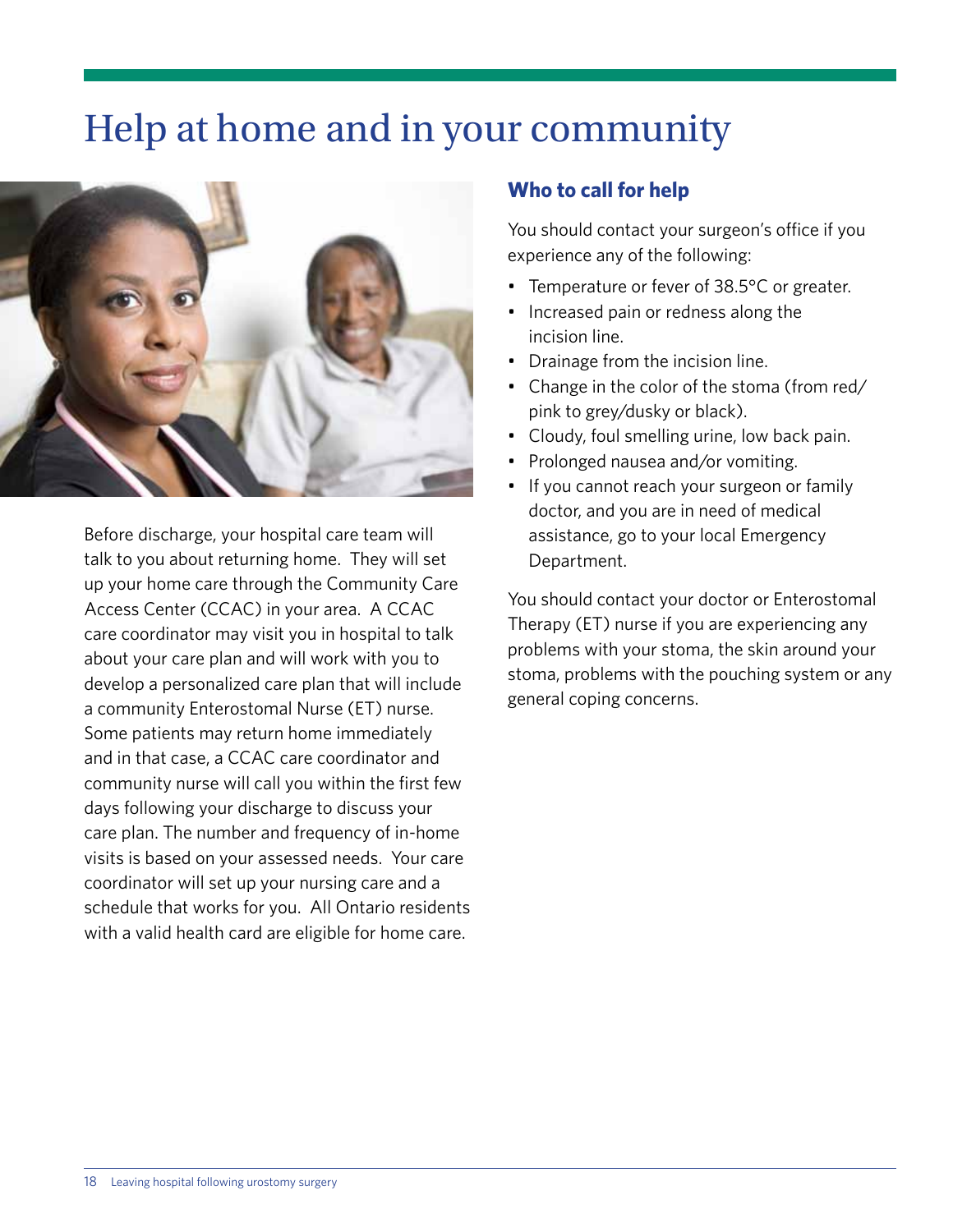

#### **Making a follow-up appointment with your surgeon**

You will need to see your surgeon within two to four weeks for a followup appointment after your surgery. Your hospital care team may arrange this before you leave the hospital. If your

appointment is not set up, call your surgeon's office to book your appointment.

#### **Purchasing ostomy supplies**

There is a wide range of ostomy products available to you, and your Enterostomal Therapy (ET) nurse. Your nurse will identify the supplies that best meet your needs. Before you leave the hospital, you will receive enough initial supplies to take home so that you can deal with any emergency that comes up before your home care nurse visits you within the first day or two at home. Your hospital nurse will also order your first couple of weeks of supplies and have them delivered to your home for your community nurse to use during your home visits.

Your community nurse will also provide you with information on where to order additional supplies. You always want to have enough products available. It is recommended that you have at least a one-month supply on hand at all times. Information on where to buy supplies is located on page 22.

#### **Financial assistance and resources**

Before discharge, it is important to discuss financial reimbursement/insurance concerns and how and where to purchase supplies. Your Enterostomal Therapy (ET) nurse in the hospital will work with you to fill out your application for funding before you leave the hospital.

In Ontario, a person with a permanent ostomy or an ostomy for more than six months will receive funding through a program called "Assistive Devices." The funding is \$600 per year for as long as the individual has the ostomy. Most people with an ostomy spend \$1000 to \$1200 per year on supplies.

#### **Community support and information**

There are numerous resources available for patients with ostomies. These include Enterostomal Therapists, support groups and associations, literature, websites, videos, and ostomy supplier support. Ostomy manufacturers provide multiple resources for patients including videos/DVDs, magazines, booklets, literature, and ostomy products. Call the 1-800 numbers for sample products. We have included several of these resources in this booklet.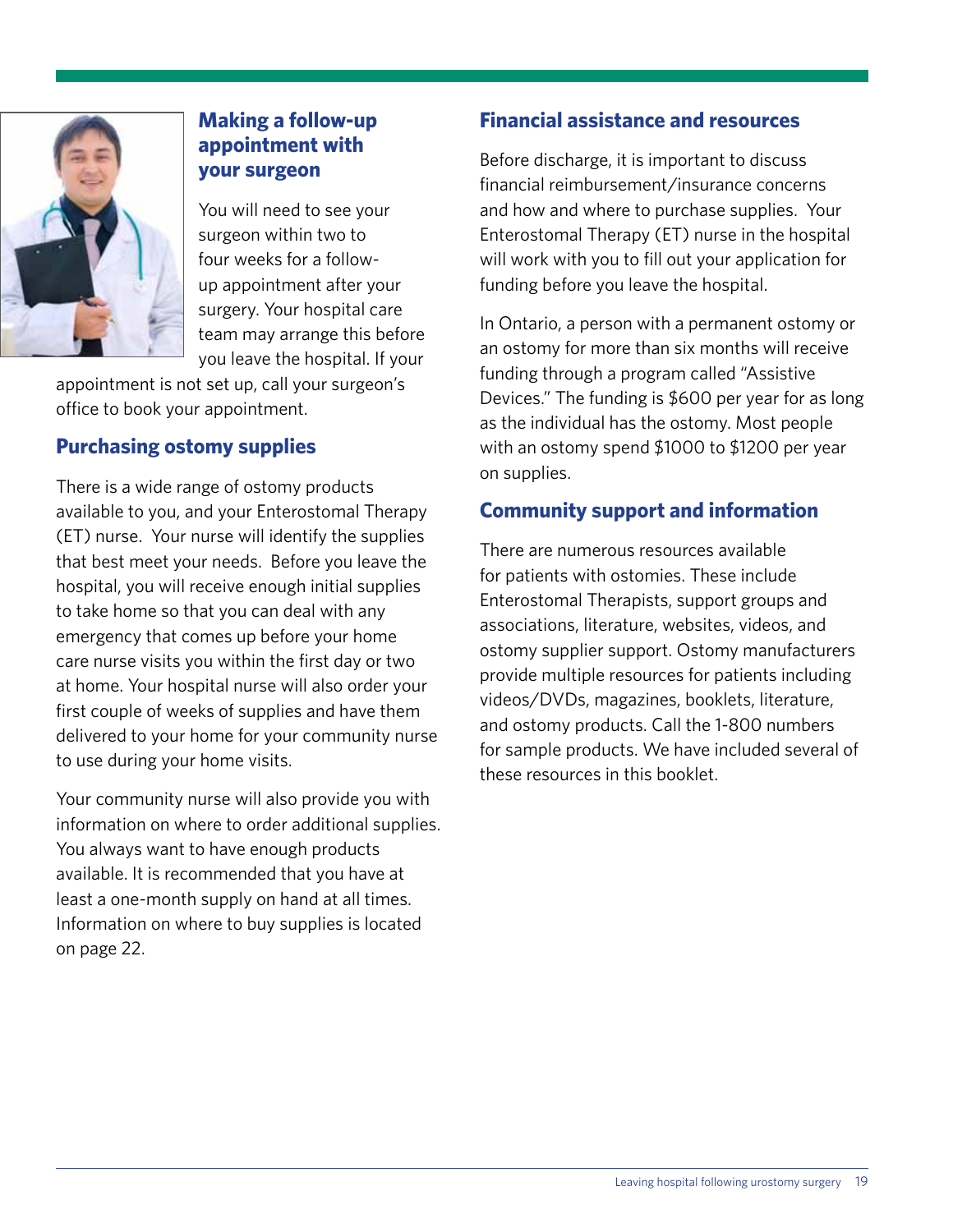# Resource lists and contacts

#### **Ostomy Supply Manufactures**

| Name                            | Contact Information                                                                               |
|---------------------------------|---------------------------------------------------------------------------------------------------|
| Hollister Incorporated          | 95 Mary Street, Aurora, Ontario L4G 1G3<br>1-800-263-7400<br>www.hollister.com                    |
| Coloplast Canada<br>Corporation | 3300 Ridgeway Drive, Unit 12, Mississauga, Ontario L5L 5Z9<br>1-888-880-8605<br>www.coloplast.com |
| ConvaTec                        | 2365 Cote-de-Liesse, Montréal, Québec H4N 2M7<br>1-800-465-6302<br>www.convatec.com               |

## **Local Ostomy Suppliers**

| Name                       | Contact Information                               |
|----------------------------|---------------------------------------------------|
|                            | 448 Speers Rd., Oakville, Ontario                 |
| Shoppers Home Health Care  | 905-844-1445                                      |
|                            | www.shoppershomehealthcare.ca                     |
| King Medical Arts Pharmacy | 71 King Street W, Mississauga, Ontario            |
| and Home Health Care       | 905-270-2226                                      |
| First Choice Home Health   | 5130 Dixie Rd, Unit 5, Mississauga, Ontario       |
| Care Inc.                  | 905-624-3404                                      |
|                            | 372 Queen Street East, Acton, Ontario             |
| Rexall Pharma Plus - Acton | 1-877-378-4100                                    |
|                            | www.rexall.ca                                     |
| Campbellville Pharmacy     | 35 Crawford Cres., Campbellville, Ontario         |
|                            | 905-854-0313                                      |
| Guardian Pharmacy -        | 2180 Credit Valley Road, Mississauga, Ontario     |
| Mississauga                | 905-820-5434                                      |
|                            | The West Mall Shopping Centre, 290 The West Mall, |
| Glen Cade Pharmacy         | Etobicoke, Ontario                                |
|                            | 416-622-2111                                      |

**Please Note:** This is not a complete list of local ostomy suppliers in Mississauga Halton. Locations and contact information may change.

You can find additional Ostomy suppliers at www.mississaugahaltonhealthline.ca under Ostomy Supplies.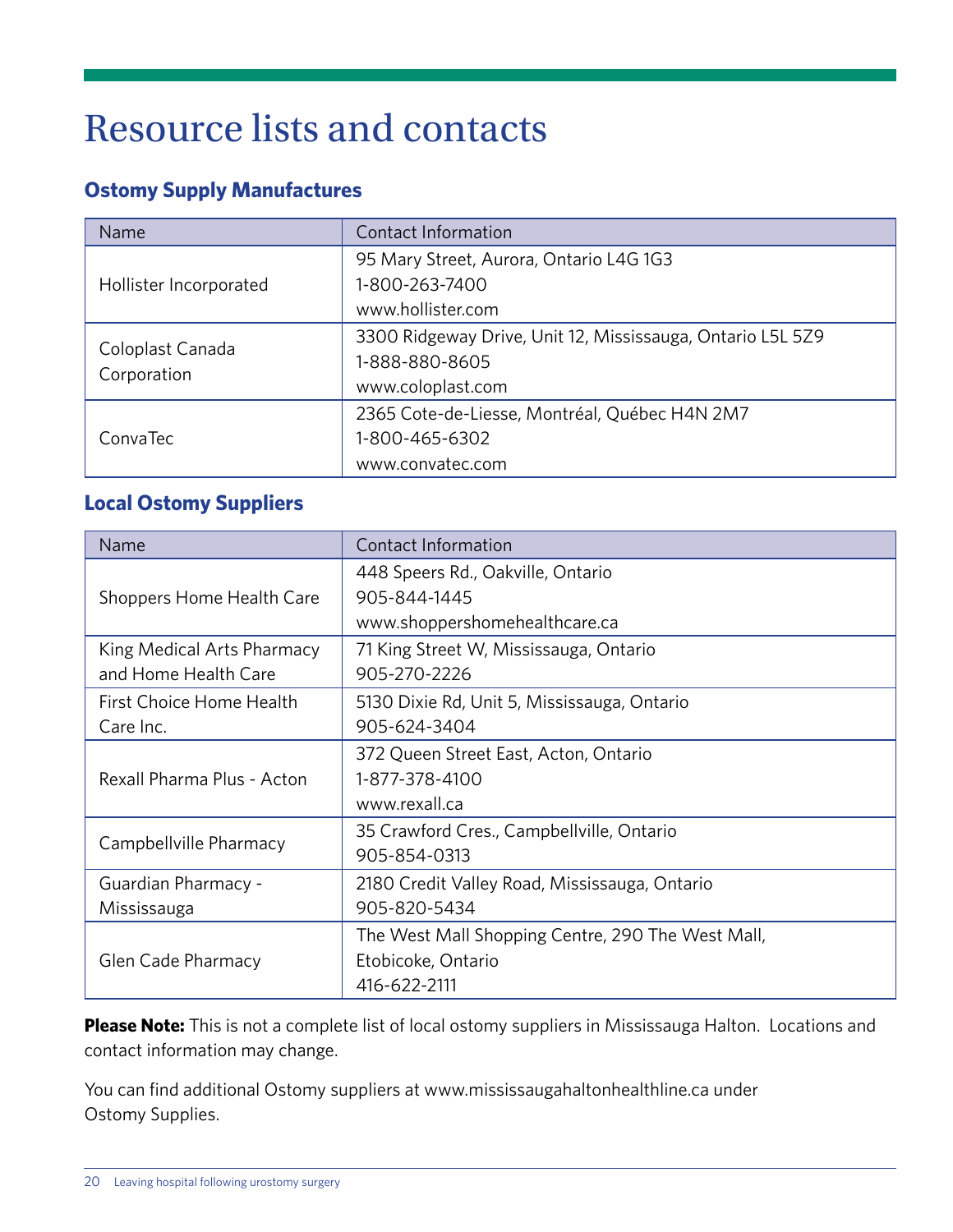## **Ostomy Clothing and Accessories**

| Name                                | Contact Information                      |
|-------------------------------------|------------------------------------------|
|                                     | 89A High Street, Aurora, Ontario L4G 1G3 |
| <b>Weir Comfees</b>                 | 1-800-263-7400                           |
|                                     | www.weircomfees.com                      |
|                                     | 1-877-613-6246                           |
| <b>Ostomy Secrets</b>               | www.ostomysecrets.com                    |
| <b>White Rose</b>                   | www.whiterosecollection.com              |
| Intimate Moments Apparel            | www.intimatemomentsapparel.com           |
| Colo-Majic Distribution Canada Ltd. | (flushable liners)                       |
|                                     | www.colostomymajic.com                   |
| Vanilla Blush                       | www.vblush.com                           |

## **Financial Assistance and Resources**

| Resource                                                          | Contact Information                                                                      |  |
|-------------------------------------------------------------------|------------------------------------------------------------------------------------------|--|
|                                                                   | 1-800-567-9604                                                                           |  |
|                                                                   | 416-327-8804                                                                             |  |
| <b>Ontario Provincial Government</b>                              | www.health.gov.on.ca/en/public/programs/adp                                              |  |
| Assistive Devices Program<br>(ADP)                                | For permanent ostomies or for those who will have an ostomy for<br>more than six months. |  |
|                                                                   | Ontario residents only.                                                                  |  |
| Northern and Indian Affairs                                       | 1-800-567-9604                                                                           |  |
|                                                                   | infoPubs@ainc-inac.gc.ca                                                                 |  |
| Veteran's Affairs Canada                                          | 1-866-522-2122                                                                           |  |
|                                                                   | information@vac-acc.gc.ca                                                                |  |
| Private Insurance Plans                                           |                                                                                          |  |
| Tax Credit - request form #T2201 (doctor's signature is required) |                                                                                          |  |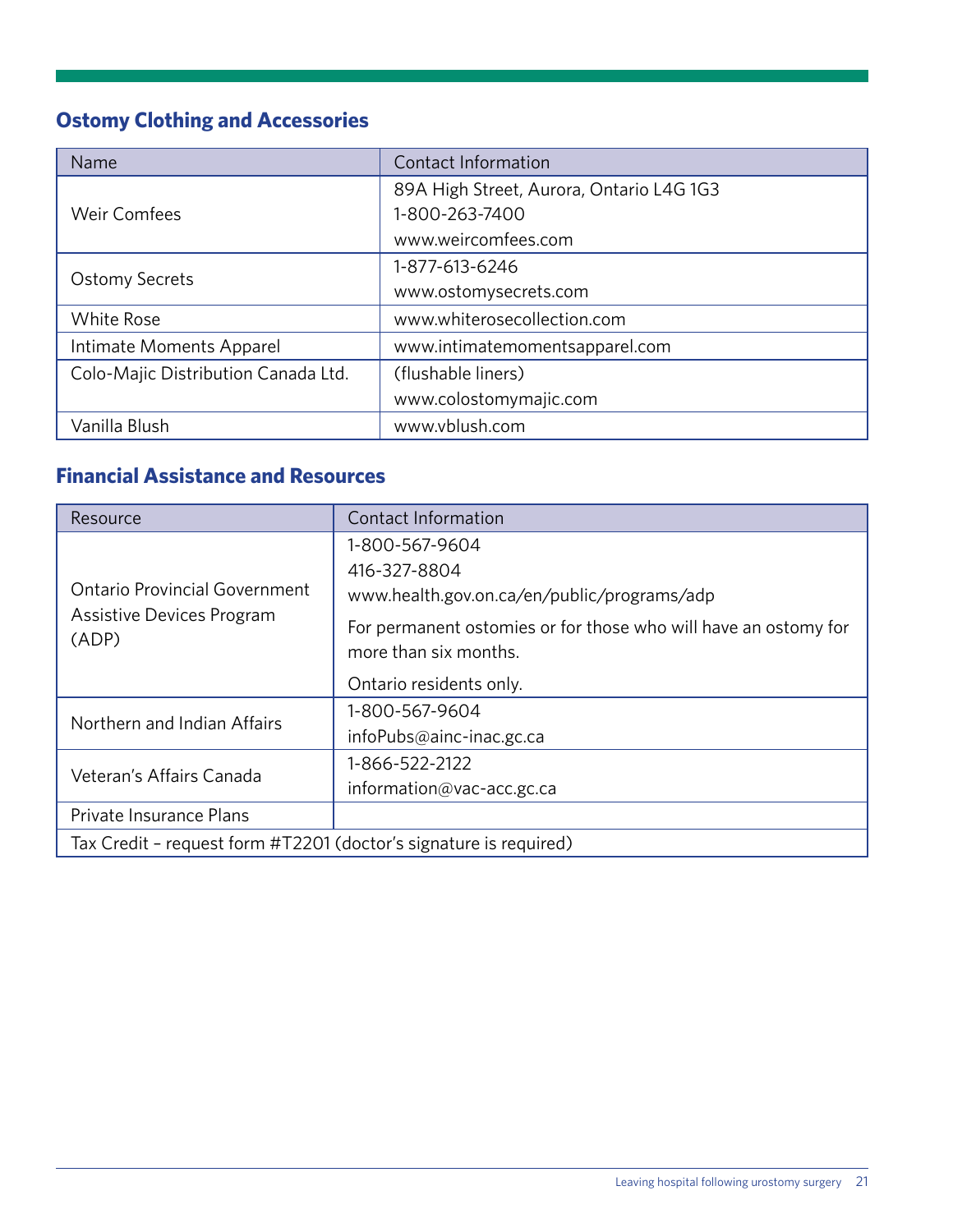## **Community Support Groups**

| Name                                    | Contact Information                                              |  |
|-----------------------------------------|------------------------------------------------------------------|--|
|                                         | 1-888-969-9698                                                   |  |
| United Ostomy Association               | www.ostomycanada.ca                                              |  |
| of Canada                               | A support group offering mutual aid and moral support for people |  |
|                                         | who have had ostomy surgery.                                     |  |
|                                         | Toronto                                                          |  |
|                                         | 416-596-7718                                                     |  |
|                                         | www.ostomytoronto.com                                            |  |
|                                         | <b>Halton Peel Counties</b>                                      |  |
| United Ostomy Association<br>of Ontario | 905-825-3443                                                     |  |
|                                         | <b>Brantford &amp; District</b>                                  |  |
|                                         | 519-752-5037                                                     |  |
|                                         | Hamilton & District                                              |  |
|                                         | 905-542-2386                                                     |  |
|                                         | www.uoaaa.org                                                    |  |
| <b>GLO Network</b>                      | Support group for gay/lesbian/bisexual ostomates;                |  |
|                                         | their partners; family; caregivers & friends.                    |  |
| <b>Canadian Cancer Society</b>          | 1-888-939-3333                                                   |  |
|                                         | www.cancer.ca                                                    |  |
| Cancer Care Ontario                     | www.cancercare.on.ca                                             |  |
| <b>Bladder Cancer Support Group</b>     | www.blcwebcafe.org                                               |  |
| Mississauga Halton HealthLine           | www.mississaugahaltonhealthline.ca                               |  |
|                                         | Health information and resources                                 |  |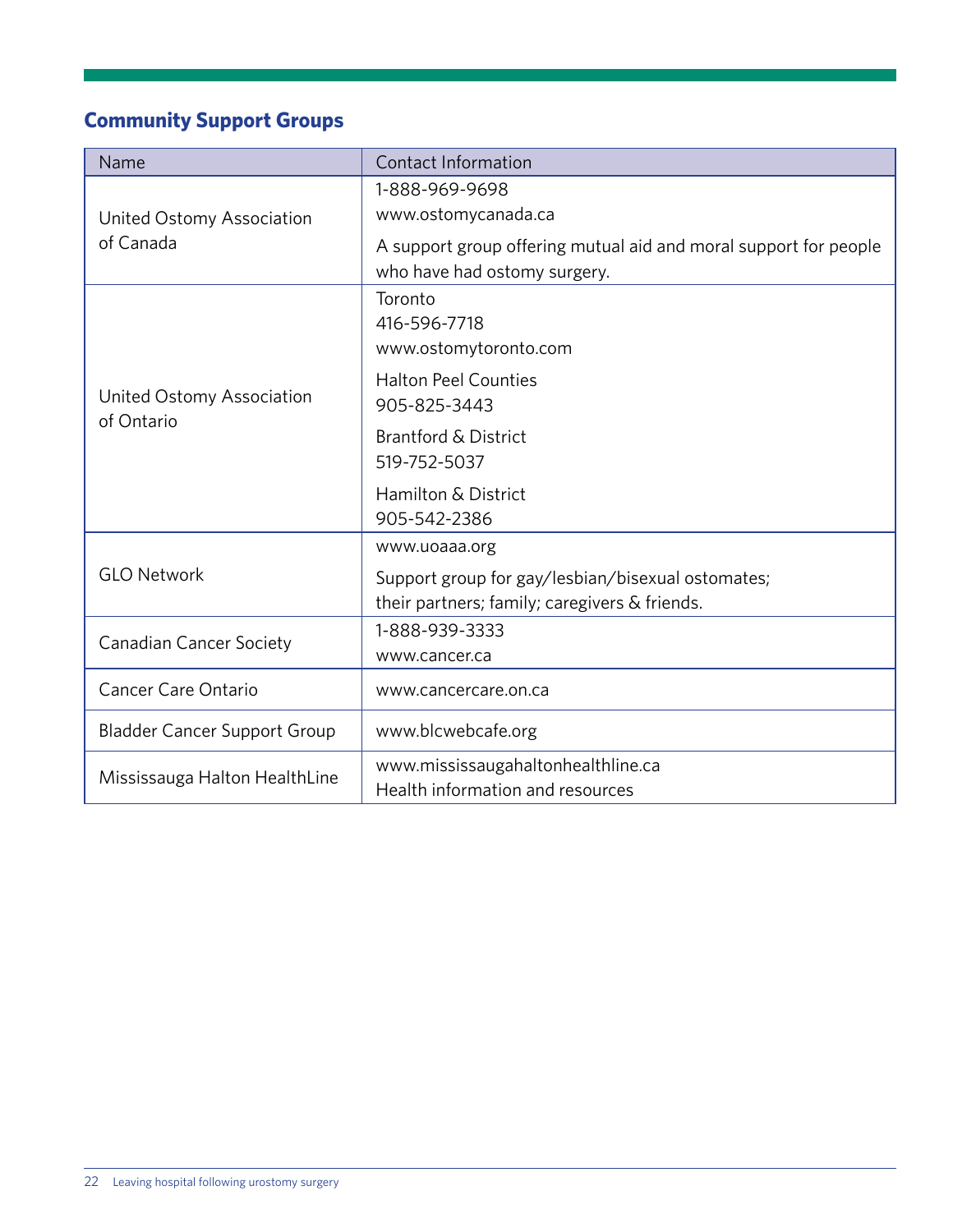# **Glossary**

#### **Enterostomal Therapy (ET) Nurse** – Is a

registered nurse with advanced and specialized knowledge and clinical skills in wound, ostomy and continence care.

**Flange** - The plastic ring in a two-piece ostomy system that is used to connect the skin barrier and pouch together.

**Ostomy** - A surgically created opening into the digestive or urinary system, diverting stool or urine from its normal route

**Ostomy pouching system** - A prosthetic medical device that provides a means for the collection of stool from a surgically diverted biological system (colon, ileum, bladder) and the creation of a stoma.

**Skin Barrier** - Are an important component of the ostomy pouching system as it protects skin around the stoma, secures the pouch, and creates a smooth surface to seat the ostomy pouch.

**Stoma** – The part of the bowel that is seen outside of the body on the abdomen following ostomy surgery. The stoma is pink and moist and doesn't have feeling.

**Urostomy** – A surgical procedure that creates a stoma (artificial opening) for the urinary system.